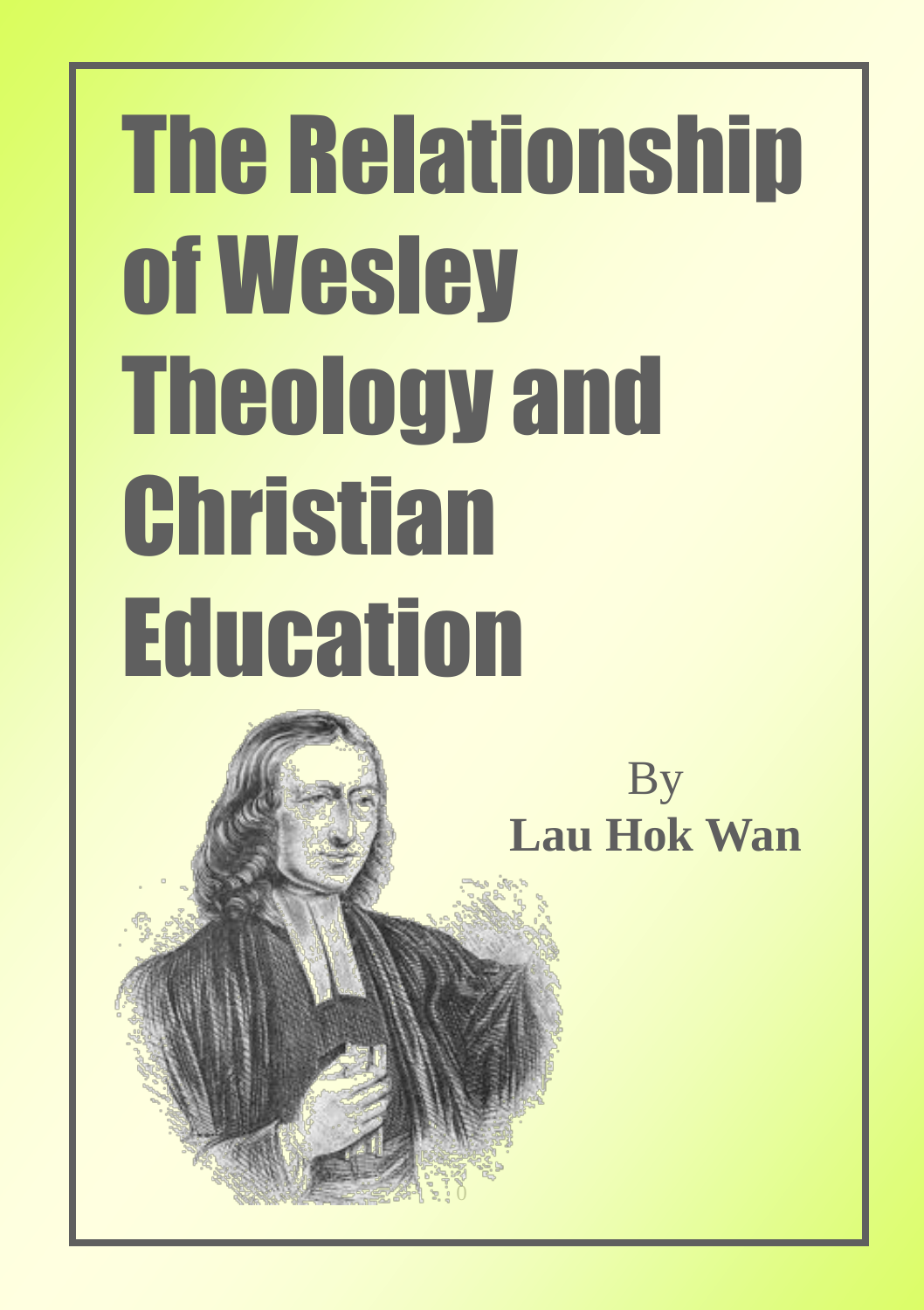# St Clements University

# The Relationship of Wesley Theology and Christian Education

( 衛斯理神學與基督教教育的關係 )

Student : Lau Hok Wan

( 劉學雲 )

Doctor of Letters Christian Theology

To : Dr. David Le Cornu June 2018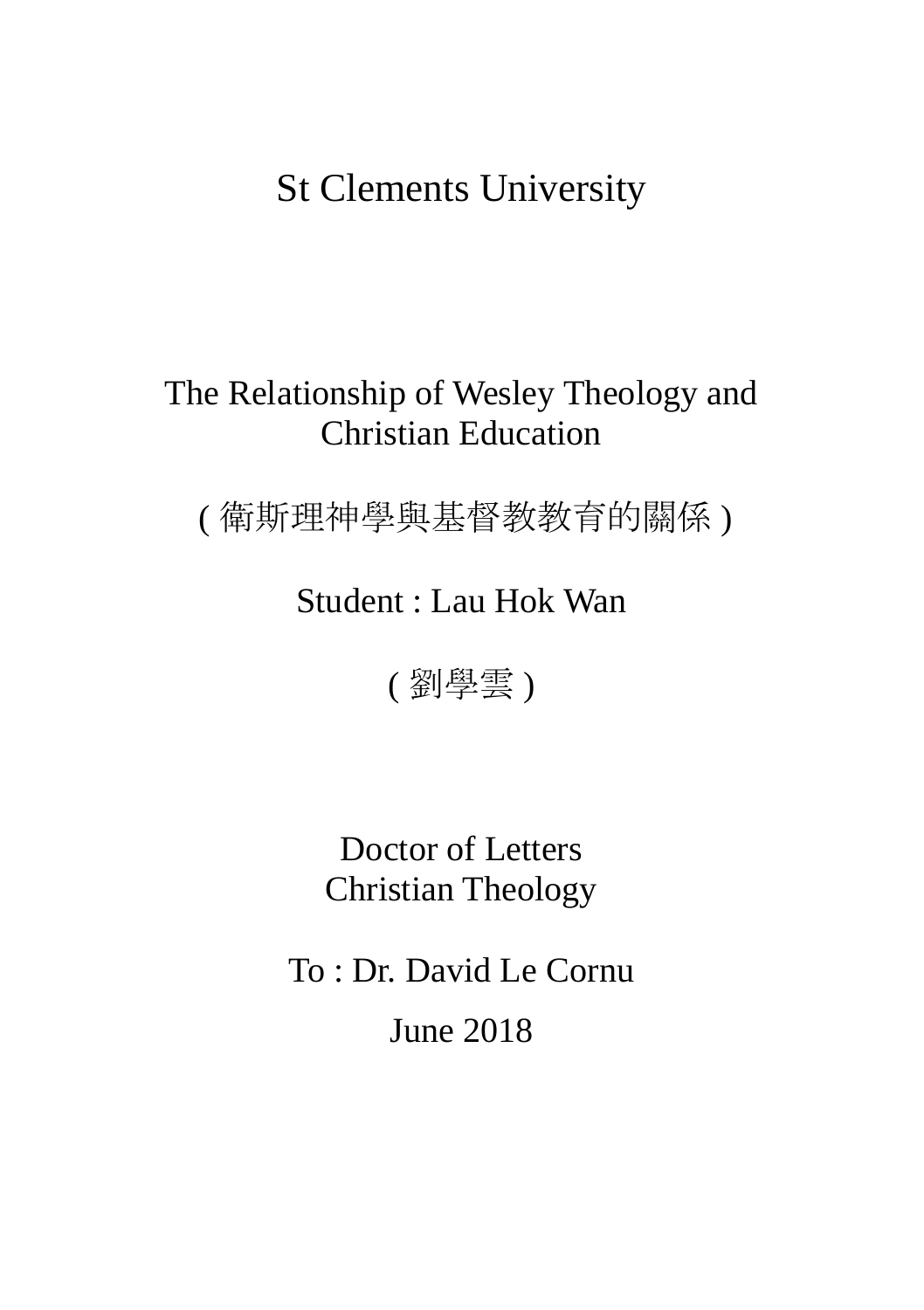### **Summary**

#### 1. Preface

Wesley's theology focuses on the lower class gospel service, emphasizing human "value". He wanted to make sure that people can get peace in their life. Wesley profoundly realized the conditions in which life was difficult at that time. He cared for the "needs" of people in the spirit of Christ, including their spiritual and practical needs. He was actively involved in charity work such as prison visits, poverty alleviation programs and various kinds of charity work. He believed that the human body and soul must be satisfied. At that time, the church leaders were only focusing on "salvation", the scope of the soul, and the activities of the church, such as preaching, meeting, or evangelism. It did not understand that "all people are to be treated". Wesley wanted to take into account "the needs of all people". He believed that it is necessary not only to care for souls and salvation, but also to properly care for the actual needs in people's lives. The gospel should include "double blessings," which is "full-person service".

#### 2. The concept of Wesley Theology's "full-person service"

Wesley's theology believes that "full person salvation" is very important. During his college years, he treated the poor people in life and spirituality and enriched the dimension of Wesley's theology. He built schools and built residences to help families in need. Wesley's teaching of "a peacemaker" is to seize the opportunity to "do good to people" because God's love is doing good for all around him. Wesley believed that God helps people to help each other and people can help people in need. The action of Christians in helping others is to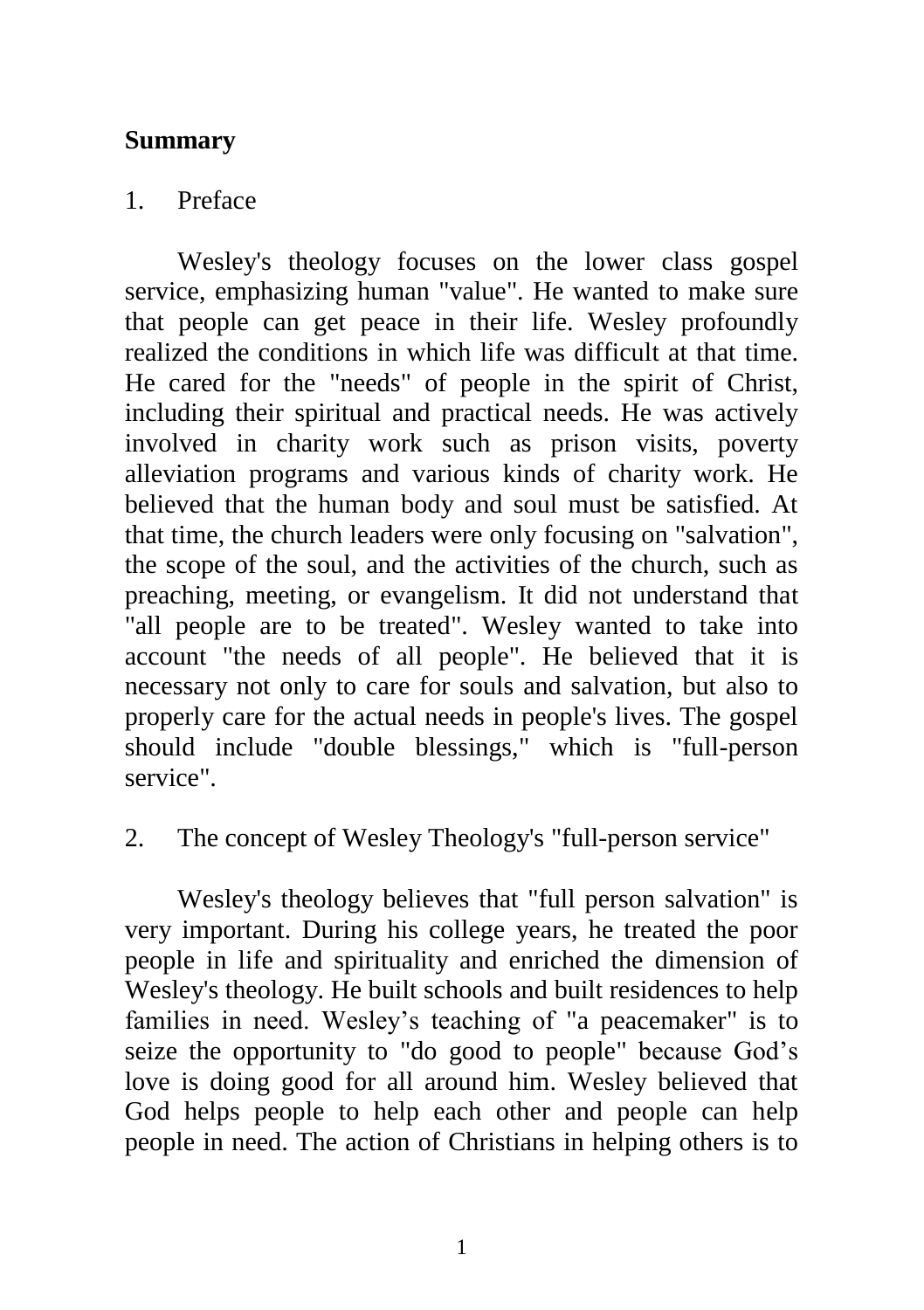bring God's blessings into the lives of others and enable them to meet God. Christians have the ability to earn and use goods to help others to solve financial problems.

3. The interpretation of Wesley's Theology's "full-person service"

The interpretation of Wesley's Theology's "full-person service" is to promote fellowship and serve. Advocacy is to reach people through different levels of obedience and spread the gospel among the crowd. Fellowships are gathered together to interact and share with each other. Serve the people at different levels, including education, loans, schools and clinics. Because of the "full-person service", the service allows people to actually experience God's love, regardless of race, class, color, and knowledge. When people touch upon true love and begin to reflect deeply on life, they can meet God. Jesus enters the crowd as a human being. He wants to meet with people. People can truly see "true love" and let "true love" come into life and give their life to God.

#### 4. Practice and Exploration of "All Persons Service"

Hong Kong schools have different religious backgrounds and Christianity is one of them. Christian schools co-exist with "full person service" and existing courses. The school curriculum is based on the participation of different elements of Christianity and will not lose the ability to learn. Hope to use the following article to explore and understand how "fullperson service" works in schools. The emphasis on "full service" is demonstrated through school education. Let us have a deeper understanding and introspection of the "full person", and we can grasp the essence. Sharing the mission and vision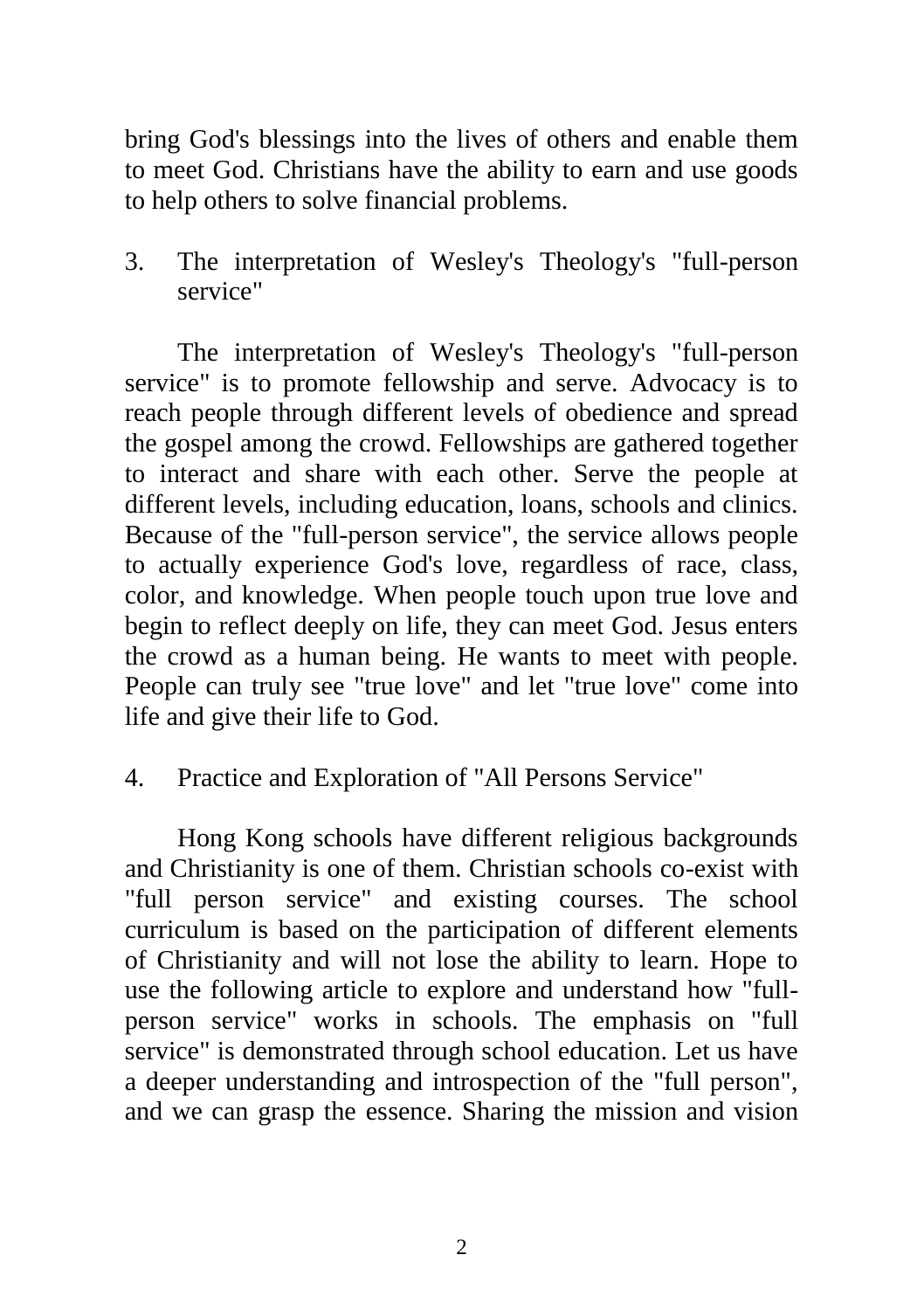of Christian education, we pay tribute to the educators at the Christian School of "full person service".

#### 5. Conclusion

Previously, learning is teacher-centered and focuses on the teaching of teachers. Modern teaching is student-centered and focuses on students' self-discovery. The "full-person service" of Christian schools is to allow students to explore, discover, and act on their own. The purpose of Christian "full-person service" is to allow Christ to reform people's character and to have a Christ-centered act so that the whole life is under the management of Christ. "Full-person service" is to be creative: to constantly update and improve, and to do our utmost. Let people continue to change inside and outside the school scene, constantly review and create a good life outcome.

6. Reference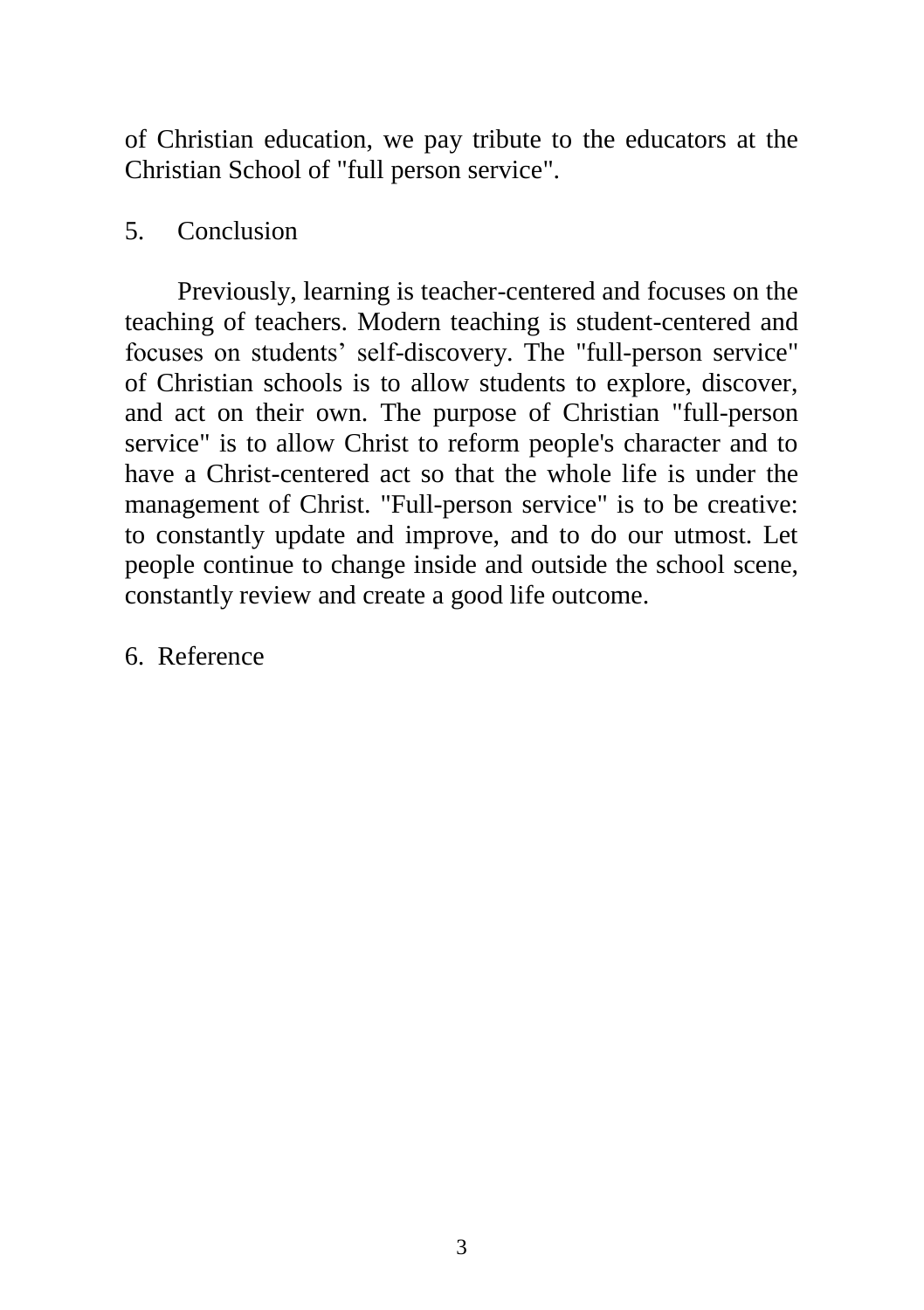## 一、 引言

 $\overline{a}$ 

衛斯理於1735年一次宣教旅程中乘坐船隻遇上巨浪,置身 其中,難免感到害怕;與此同時,他看見一群信徒面對狂 風大浪,仍然面不改容;是次機遇,讓他對個人信仰重新 檢索;最後,個人於信仰上得以「更生」與「重新」。由 於重新對信仰的確定,他於1738年創立「循道衛理宗」。 <sup>1</sup>「循道衛理宗」注重基層福音服待,著重人的「價值」, 不論男女老幼、工人或移民,衛斯理都希望將福音傳給他 們,讓生命得到安息;衛斯理深深實現當時生活困難的景 況,以基督精神關懷人的「需要」,包括心靈和實際所需 ,讓他們得以渡過生活的難關;他甚至參與基層的相關工 作,如監獄探訪、扶貧計劃和各類關懷事工等,都不難找 著衛斯理的身影。

<sup>1</sup>衛理公會高雄榮光堂。〈約翰衛斯理〉《約翰衛斯理的一生剪影》htt p://forum.1ch.hk/gogo/redirect.php?tid=1986&goto=lastpost (2018年3月25日讀取)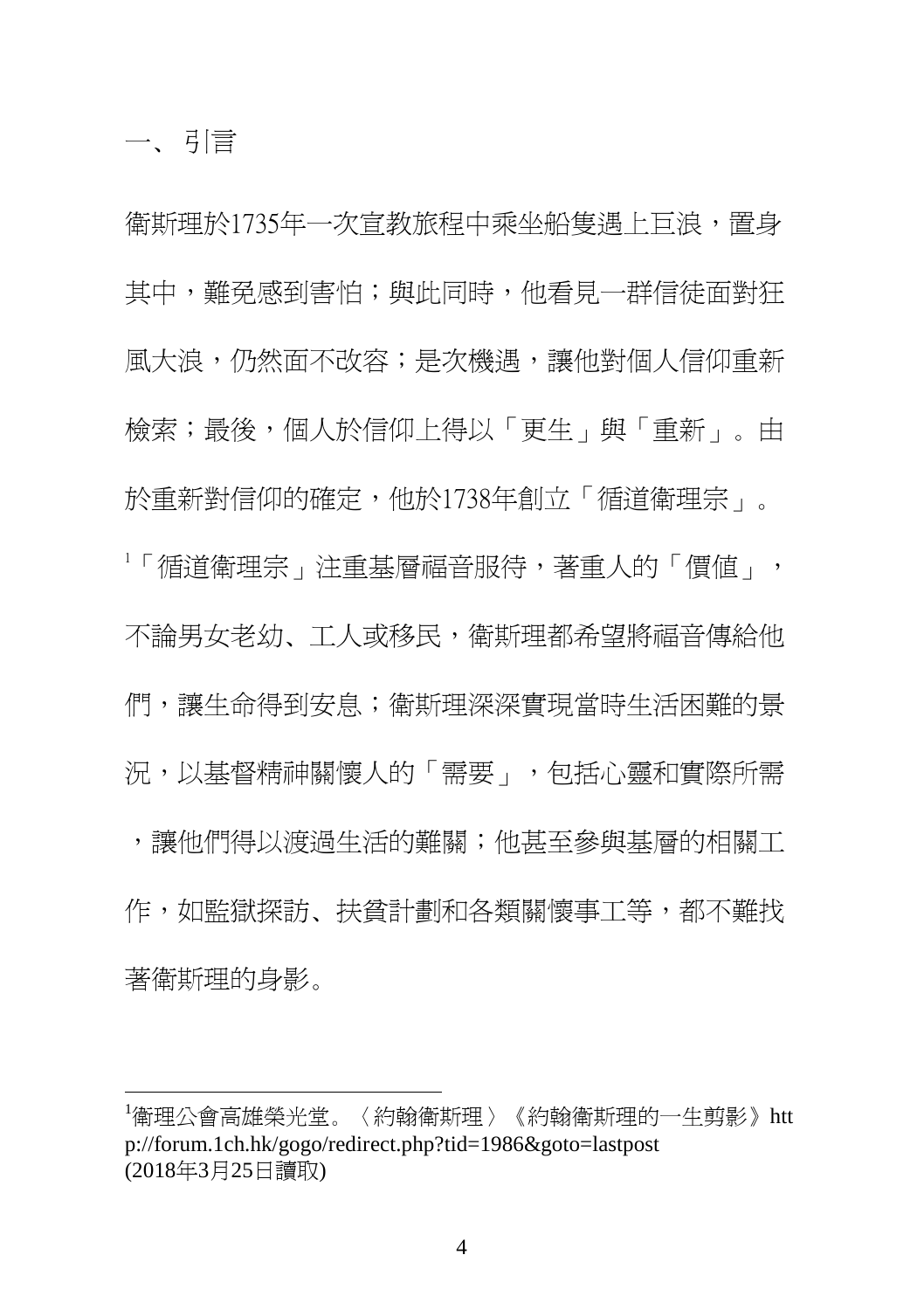<sup>2</sup>主導人類存活世界中兩大範疇,就是肉體與靈魂,兩者均 要得著滿足。當時教會對全人服待觀念多是指著「救恩」 ,就是靈魂的範疇,而教會的活動,如講道、相交或福音 活動等,以狹義理解闡釋「全人服待」;衛斯理則兼備兩 者需要,不但關愛靈魂與救恩的聯繫,亦確切地關顧人生 命中實際需要;衛斯理傳講的福音是「雙重祝福」,即對 「全人服待」觀念的神學啟蒙。

二、 衛斯理神學「全人服待」的觀念

衛斯理神學認為「全世皆為其牧區」,而「全人救贖 」尤為重要。<sup>3</sup>

在衛斯理成為牧者以前,對「全人救贖」非常著重,就是 對靈性和生活的關懷與服待,即履行「全人服待」的觀念 。他於牛津大學進修時,組織不同類型的屬靈活動,如「

 $\overline{a}$ <sup>2</sup>楊鍾祿。〈約翰衛斯理對教會與社會的貢獻〉。《十八世紀約翰衛斯 理》。http://vicchew.tripod.com/johnw.htm (2018年3月25日讀取) <sup>3</sup>林崇智著。《愛與恩典— 循道衛理宗的故事與信息》。香港:香港基督教循道衛理聯合教會文 字事工委員會,2004年。第47 頁。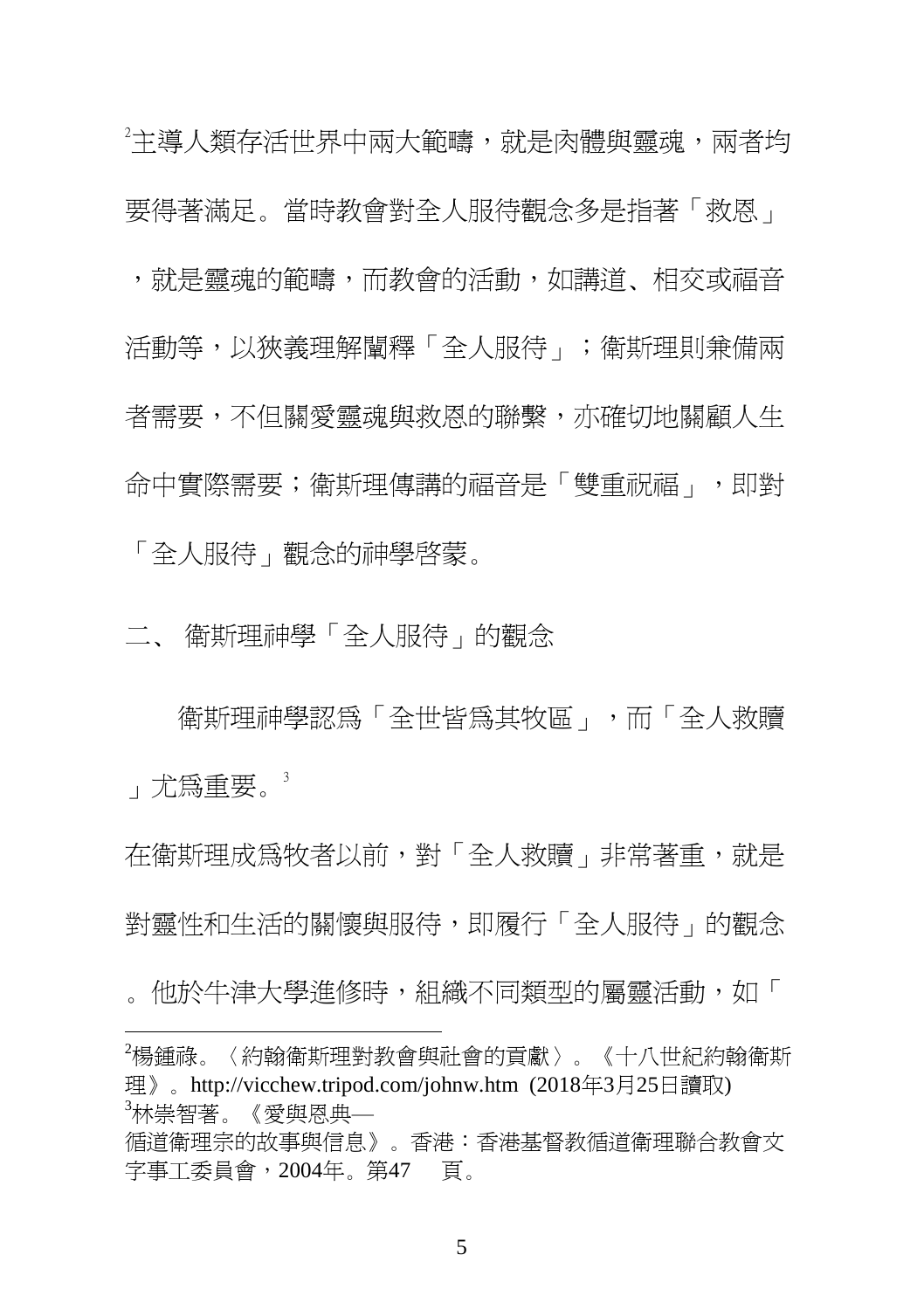聖潔會」、查經及禱告,亦進行不同關懷工作和服待社區  $\frac{4}{\circ}$ 

衛斯理注重基層福音工作。<sup>5</sup>

在大學期間對貧苦大眾的的生命與靈性的服待,豐富「衛 斯理神學」的層面。1740年他意識貧困兒童的需要,立即 建立學校和建造住處;

<sup>6</sup>貧窮的生活實在殊不簡單,他決定給予每個家庭一個便士

,減輕家庭負擔;亦為尋找工作的人提供機會,而婦女亦

可藉編織賺取金錢,其工資比市面價格還多一點。

 $^4$ 〈衛斯理約翰家世與教育分類〉。《人物誌與教會史》。http://tw.my blog.yahoo.com/jw!FpJ9aeWeG0YZdTWF.KhP/article?mid=30297 (2018年3月25日讀取)

- <sup>5</sup>施耐達著。文國偉譯。〈向窮人傳福音〉。《奮進的衛斯理與教會更 新之模式》。香港:香港基督教循道衛理聯合教會文字事工委員會,1 984年。
- <sup>6</sup>杜羅伯著。蔡捷安譯。《吞噬黑暗的烈焰 ( 下 ) 成聖使徒衛斯理》。台北:財團法人基督教橄欖文化事業基金會,199 3年。第123頁。
- 7杜羅伯著。蔡捷安譯。《吞噬黑暗的烈焰 ( 下 ) —

 $\overline{a}$ 

成聖使徒衛斯理》。台北:財團法人基督教橄欖文化事業基金會,199 3年。第128頁。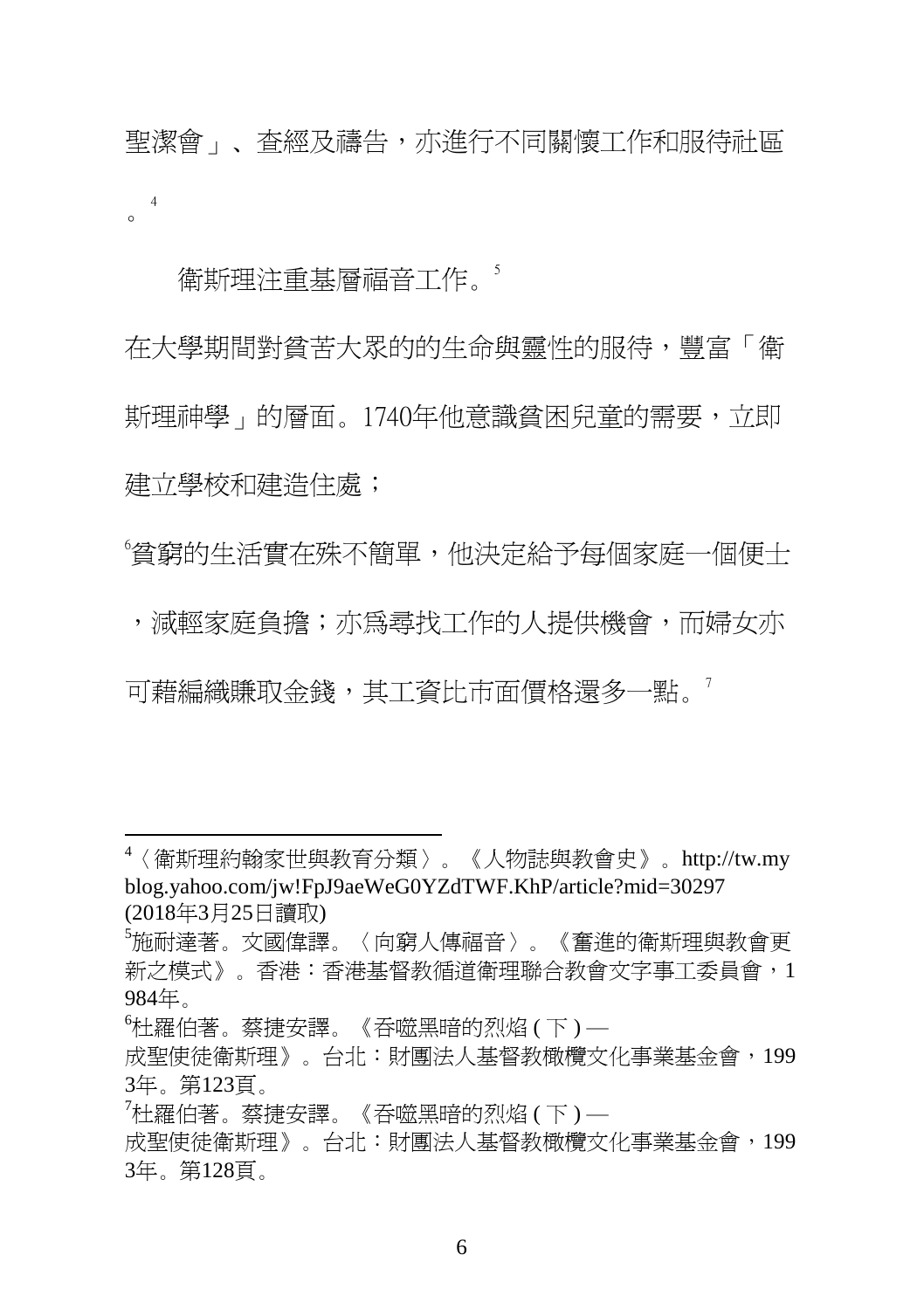衛斯理神學對「全人服待」觀念,亦可由講章內容得知。 他認爲聖經中「使人和睦的人」有著宏觀的意義,就是要 把握機會「向人行善」,因為神的愛是對身邊所有人行善 。衛斯理認為信徒不應立下界線,應善待每一個遇上了或 將要遇上的人。

<sup>8</sup>衛斯理的教會觀是當代基層人士都能得到生命和生活需的 滿足。他冀望飢餓的者得飽足,赤身者得溫暖。

衛斯理相信神讓人互助互愛,人是能夠幫助有需要的人, 就是以人的行動,將神的祝福帶進他人生命,讓人能藉此 與神相遇。神讓信徒有賺取和運用貨財的能力,他們可藉

<sup>8</sup>約翰衛斯理著。胡簪云譯。〈第十講

 $\overline{a}$ 

登山寶訓三〉。《衛斯理講道集》。香港:基督教文藝出版社,1965 年。第138頁。

<sup>9</sup>約翰衛斯理著。胡簪云譯。〈第十講

登山寶訓三〉。《衛斯理講道集》。香港:基督教文藝出版社,1965 年。第138頁。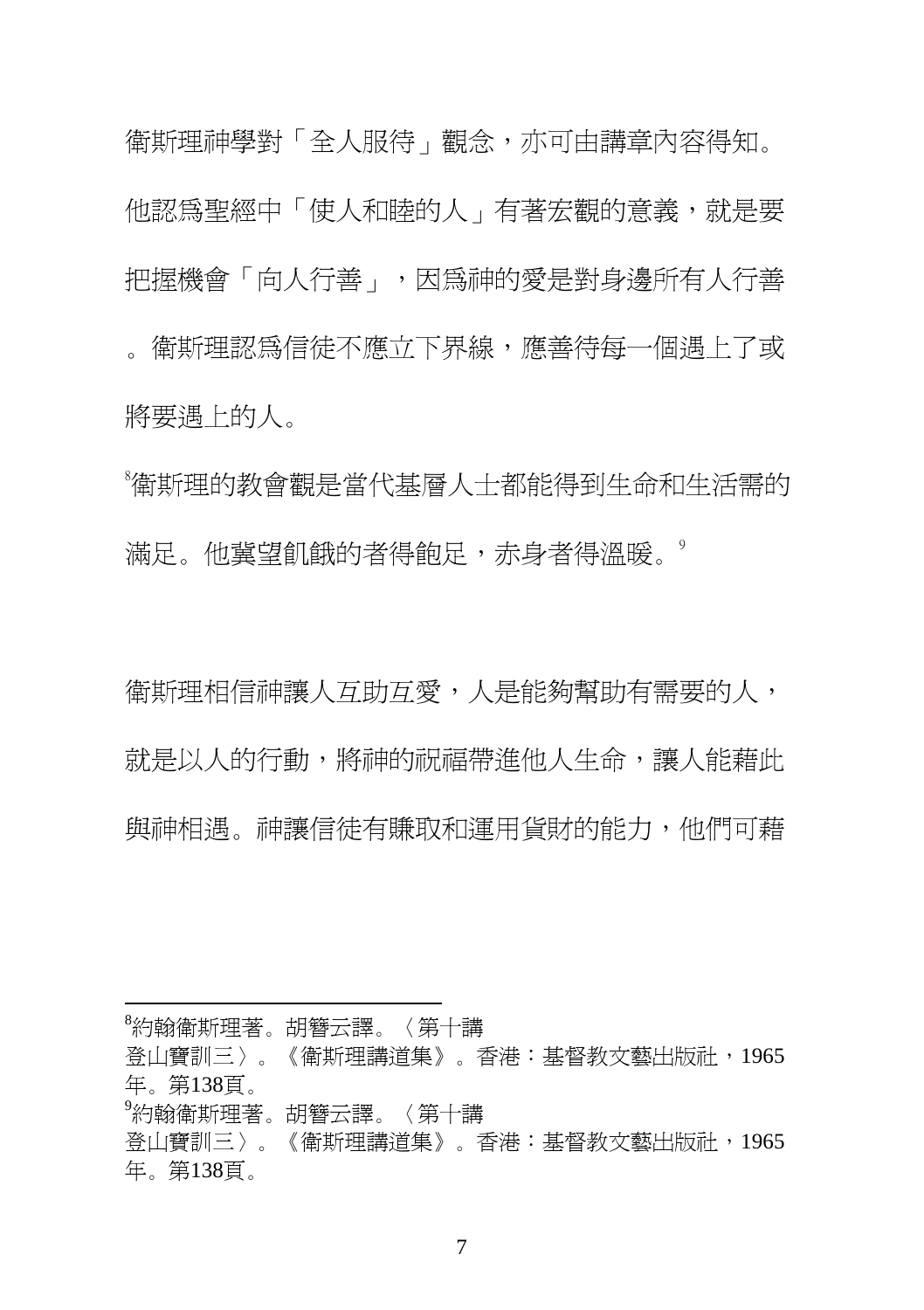此幫助需要者解決當前問題,因為敬畏神的人必能善理財 務,讓貨財能履行神在當代的心意。10

衛斯理以不同的行動完成「全人服待」的觀念,因著神是 愛。他不惜籌集資金,以無息貸款形式幫助貧窮人,讓人 們得以渡過生活關口,減輕生活重壓;設立不同醫療機構 和「探訪病人」辦公室爲人們解困。11

「全人服待」觀念影響「香港基督教循道衛理聯合教會 」服待概念。人類本是同源,就應無分你我,以愛彼此接 待;教會的牧養職責就是要以不同事工讓人們得到醫治、 支援、引導及復和;社會關懷行動就是讓人們見証神的真 **愛在人世間的彰顯;面對社會不公,應努力參與革新。由** 於信徒有著先知、祭司、和僕人的身份,必須伸張正義、  $\overline{a}$ <sup>10</sup>約翰衛斯理著。胡簪云譯。〈第十三講

錢財的運用〉。《衛斯理講道集》。香港:基督教文藝出版社,1965 年。第180-182頁。 <sup>11</sup>韓喬治著。楊東川譯。〈服待人們的需要〉。《擴展能力—

衛斯理精神的教會增長》。台北:中華基督教衛理公會,1987年。第1 20-121頁。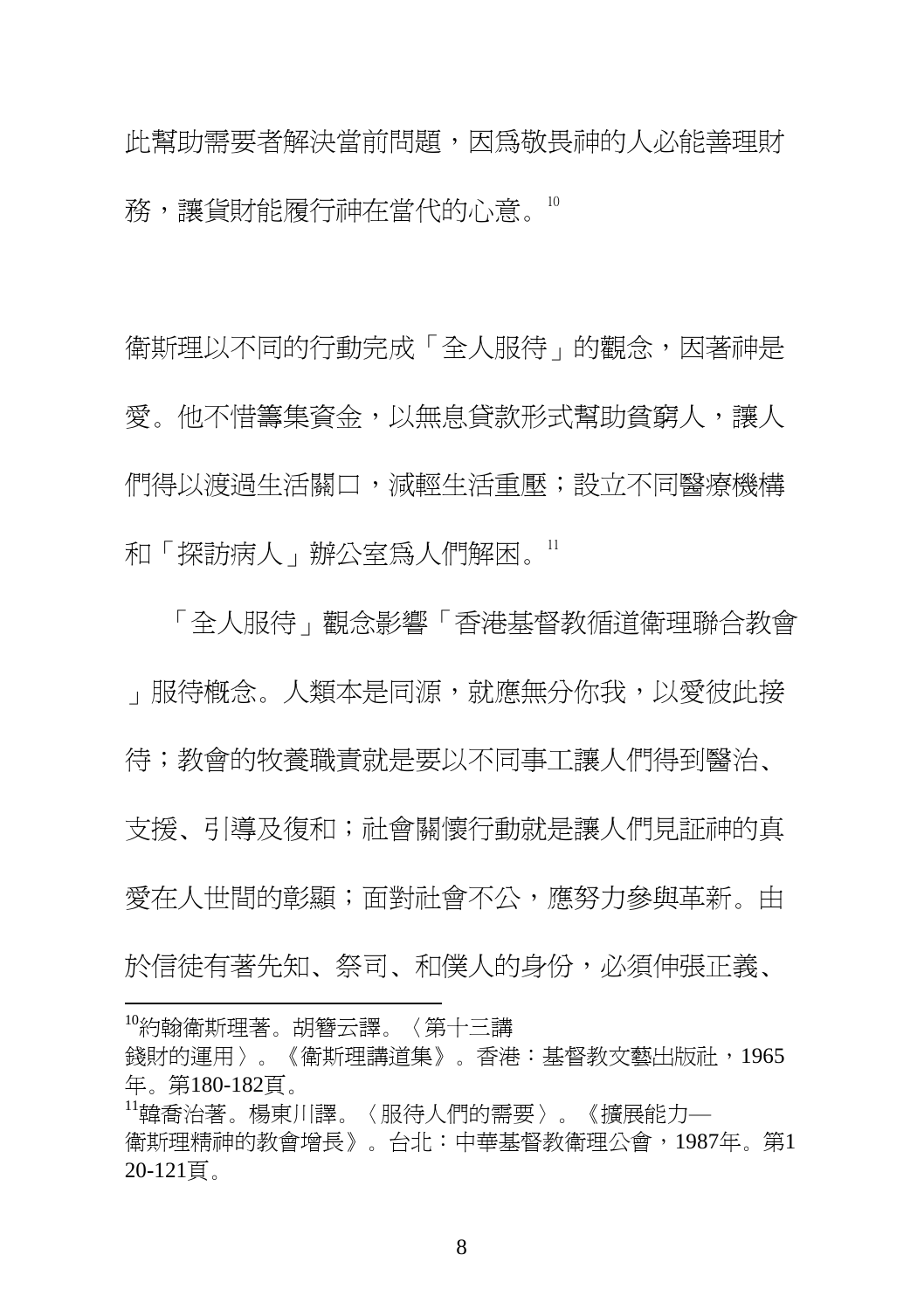使人和睦及服待人群。<sup>12</sup>

 $\overline{a}$ 

由此可見,衛斯理神學對「全人服待」觀念的整全性。

聖經中講述的「福音」是好消息,就是因著耶穌基督 的救恩,讓世人罪得赦免。

路加福音是在四卷福音書中唯一將耶穌基督人生歷程:由 出生至死亡作詳細的記錄;路加福音書是以周全、精確及 按次序將其所知所聞。耶穌基督「道成肉身」來到世界, 以人的身份接觸人類世界;路加福音是普世的福音,耶稣 基督沒有因著社會階層、性別、地位、種族或任何原因而 拒絕與人接觸;盡己所能為人分擔解憂,對外邦人、貧窮 人、賤民和罪人甚為關注。

當我們看見路加福音中耶穌基督的生活時,不難發現對靈 魂的救贖的關切,關切以致死於十架,成就救恩;對人類 心靈和現實的需要同表關切,就如拿因城的寡婦需要和給

<sup>12 〈</sup>社會服務使命宣言〉。《香港基督教循道衛理聯合教會》。[http://](http://www.methodist.org.hk/h/social/mantra/) [www.methodist.org.hk/h/social/mantra/](http://www.methodist.org.hk/h/social/mantra/) (2018年3月25日讀取)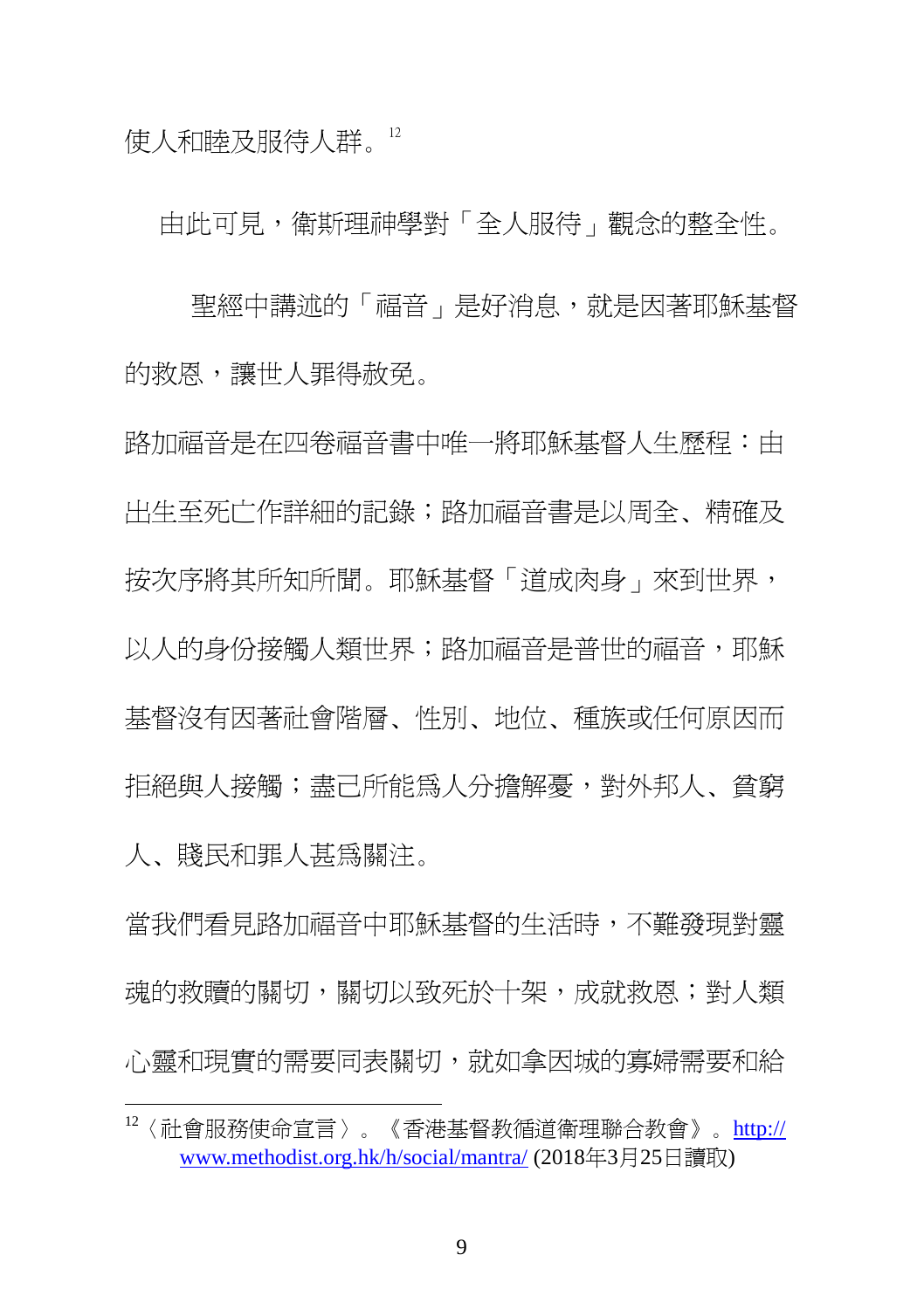五千人吃飽等,耶穌就以「全人服待」觀念存在於世。丁 道爾說:「路加所認識的神,不但非常在意我們的得救, 並且繼續在人類中作工,要成就祂救贖的目的。13」

「福音」實在涵含著屬靈與屬肉身的層面,亦即「全人服 待」。路加福中天使所說的大喜信息傳給萬民,教會需要 回應此等需要,以行動回應,對「全人服待」重新定下位 置。衛斯理是看見神對人如何看顧,福音策略,不但是罪 得赦免,得著救恩;還延伸到不同的社會服待範疇。

三、 衛斯理神學「全人服待」」闡釋

 $\overline{a}$ 

衛斯理神學奠定「全人服待」,就是宣揚、團契和服 待。

<sup>13</sup>丁道爾。潘秋松譯。《路加福音》。台北:校園書房出版社,1974 年。第46頁。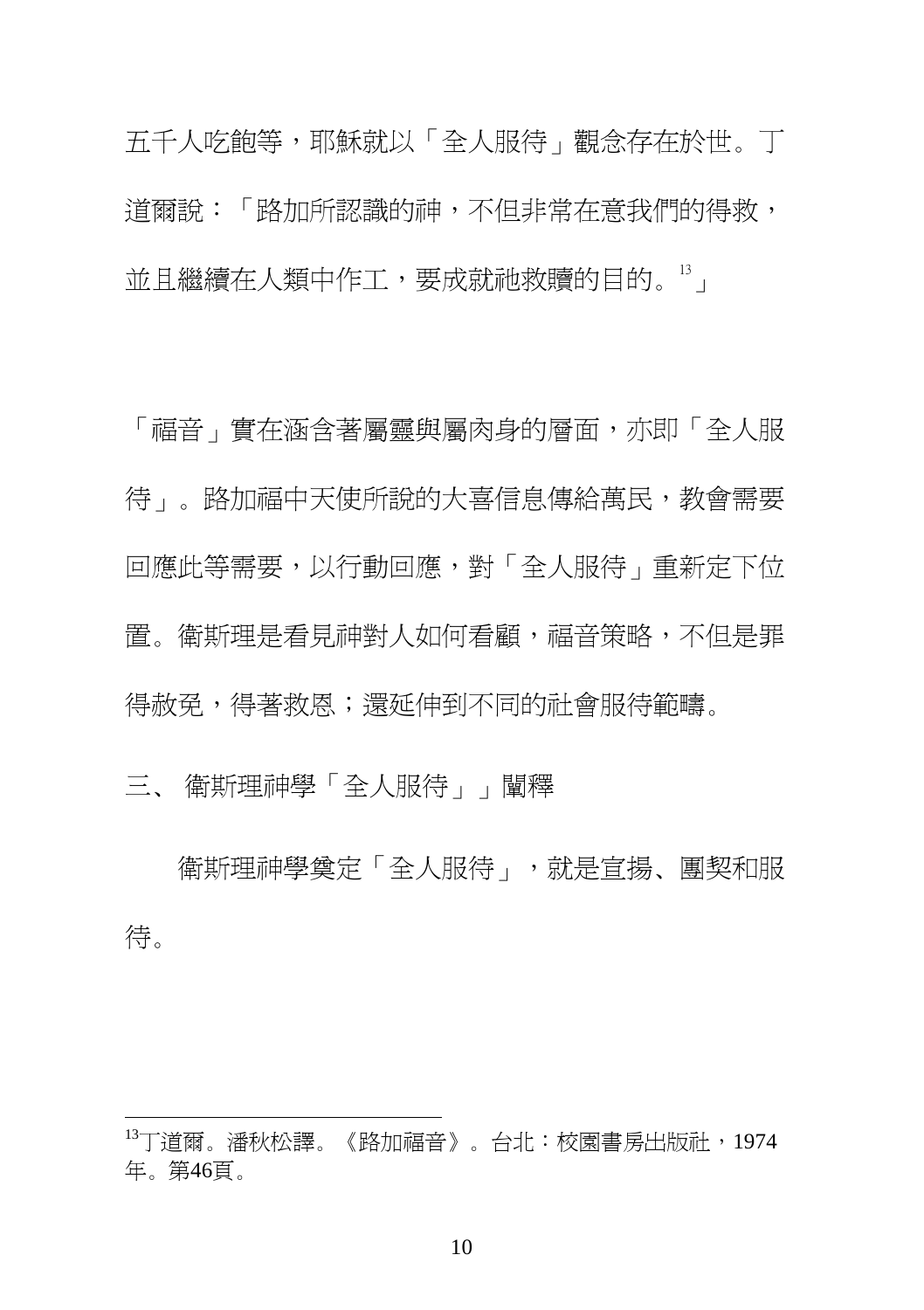<sup>14</sup>宣揚就是藉著不同的教會的服待層面,以屬靈與屬肉身的 事工接觸人群,在人群宣講福音;衛斯理定意向不同階層 傳揚福音,制訂關懷事工,接觸任何階層人士;向有能力 信徒宣傳,不單為貧困弟兄姊妹禱告,還要實際幫助與支 持;正如耶穌到處宣告福音,讓真理軟化人心,使人歸信 。其次是團契,團契就是一同聚集,彼此交往和分享;當 人們接觸到社會服務時,團契的功能便立即開始,人們聚 集就會彼此交往和分享;「未得之民」遇上信徒,彼此產 生互動關係,由彼此分享從到中彼此影響,福音就能以不 同模式進入他們的生命中,讓福音開花結果;正如主耶穌 聚集群眾,大家彼此交往和分享,神的愛彰顯於人前,人 們樂意接受福音;最後就是服侍,衛斯理以不同層面服侍 人群,有教育、貸款、學校和診所等,還有其他不同的服 侍事工,就是要「非以役人,乃役於人」;衛斯理並沒有

 $\overline{a}$ 

<sup>14</sup>韓喬治著。楊東川譯。《擴展能力— 衛斯理精神的教會增長》。台北:中華基督教衛理公會,1987年。第1 24頁。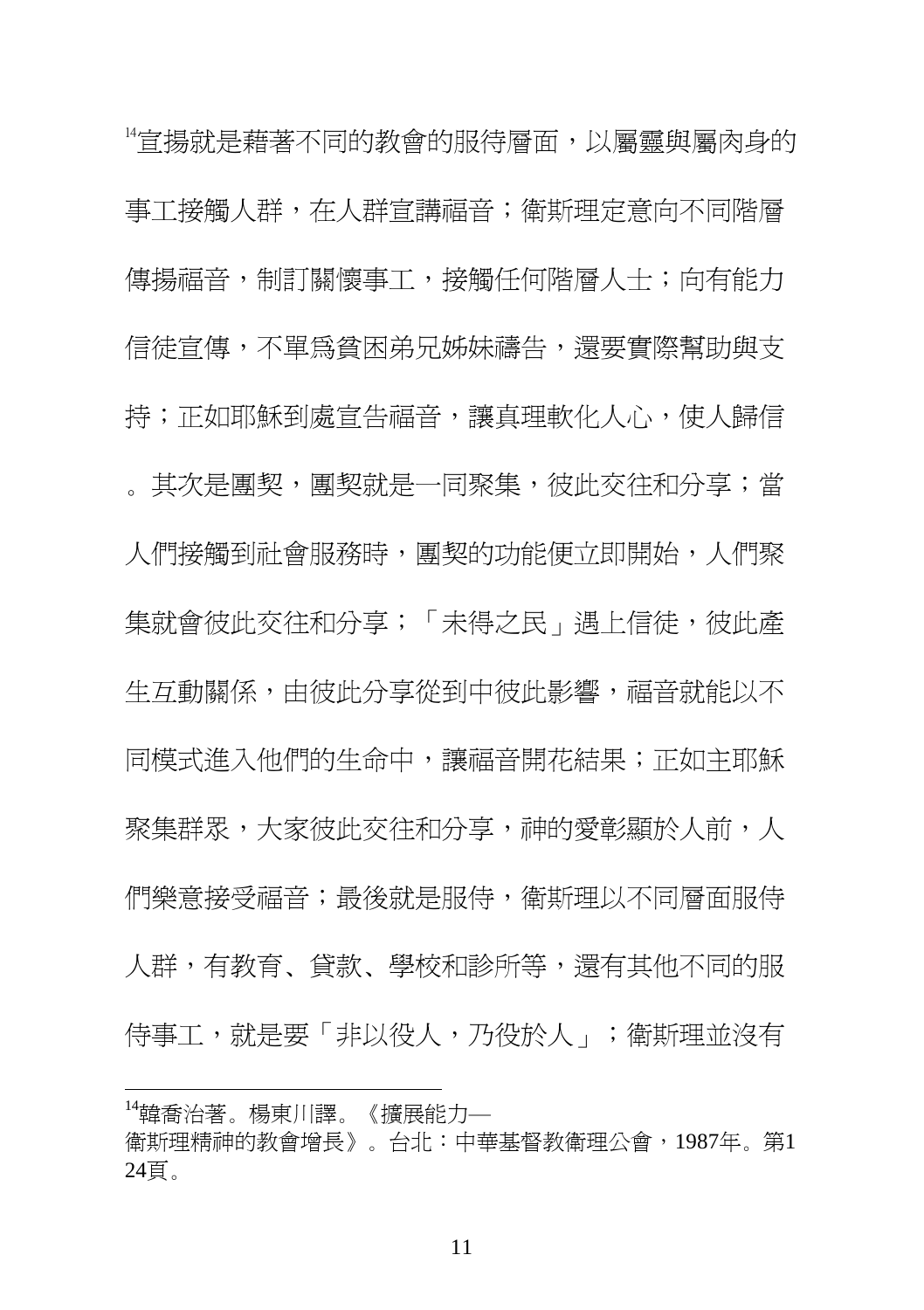改變早期成為聖公會牧師的好信仰,他願意幫助一切有需 要的人;因著「全人服待」,服侍中讓人實際感受神的愛 ,不分種類、階層、膚色和學識等;人們觸碰真愛而展開 對生命深切的反省時,就能與神相遇;耶穌以人子身份進 入人群中,就是要與人相遇,讓人切切實實的看見「直愛 」,讓「直愛」淮入牛命,將牛命交與神;亦讓「直愛」 成為生命動力的泉源,為著那不能朽壞的指望而努力地生 活, 语望將來 生 主 相見

衛斯理說出自己希望在貧苦大眾中傳揚福音,而讓他人處 身於富裕人家宣講救恩。

<sup>15</sup>曾有一間教會轄下的一間社福機構的負責人分享他們的服 待模式,就是主動「出擊」:接觸人群;他們以兩大範疇 作為工作重點,前者是每逢周六都到一個戶外定點舉辦遊

<sup>15</sup>林崇智著。《愛與恩典— 循道衛理宗的故事與信息》。香港:香港基督教循道衛理聯合教會文 字事工委員會,2004年。第181頁。

 $\overline{a}$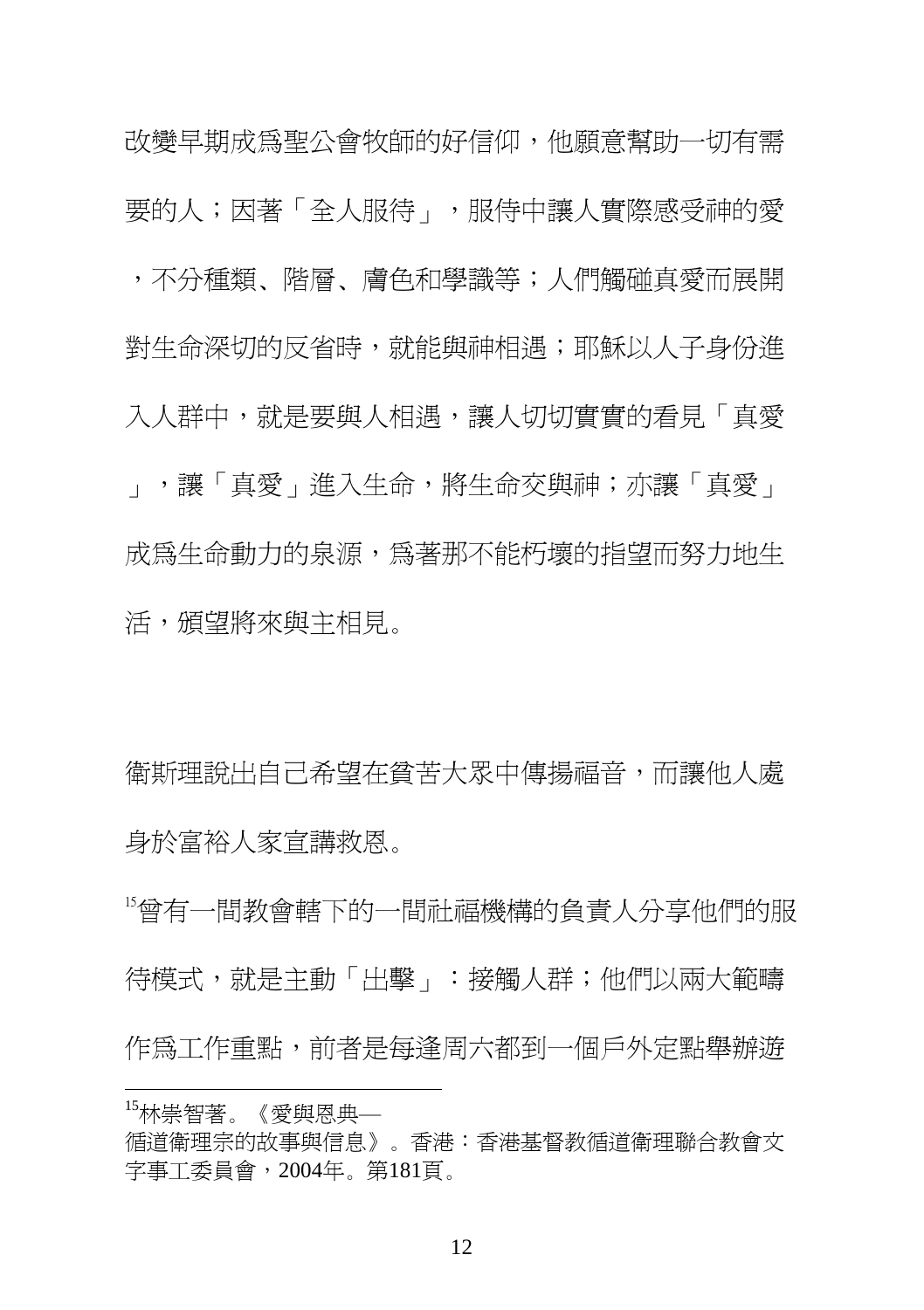戲和聖經故事分享,招聚一班不同年齡階層的小朋友;後 者是危機輔導,當知道社會上有任何需要危機輔導介入的 事情時,他們都會挺身而出,立即接觸這些人與事,讓他 們得到適切的滿足。前者的招聚,讓一班在街上溜達的小 朋友有一「落腳地」,他們久而久之,對工作人員開始熟 悉,同時明白聖經內容;後者危機輔導的介入,讓不少人 能夠在無助中得到援手;這兩班人同時詢問工作人員的資 源從何而來,工作人員只介紹機構名稱及由教會資助,有 些人被無私的奉獻所吸引,生命漸漸進行反省,最後為數 不少能成功進入教會,將生命交與神。他們與衛斯理神學 的「全人服待」不謀而合,就是宣傳、團契和服侍;他們 更進一步就是主動而不被動。

衛斯理神學的「全人服待」是本色化的事奉,針對當時英 國社會的需要,果效甚佳,但時移世逆,我們必須創建現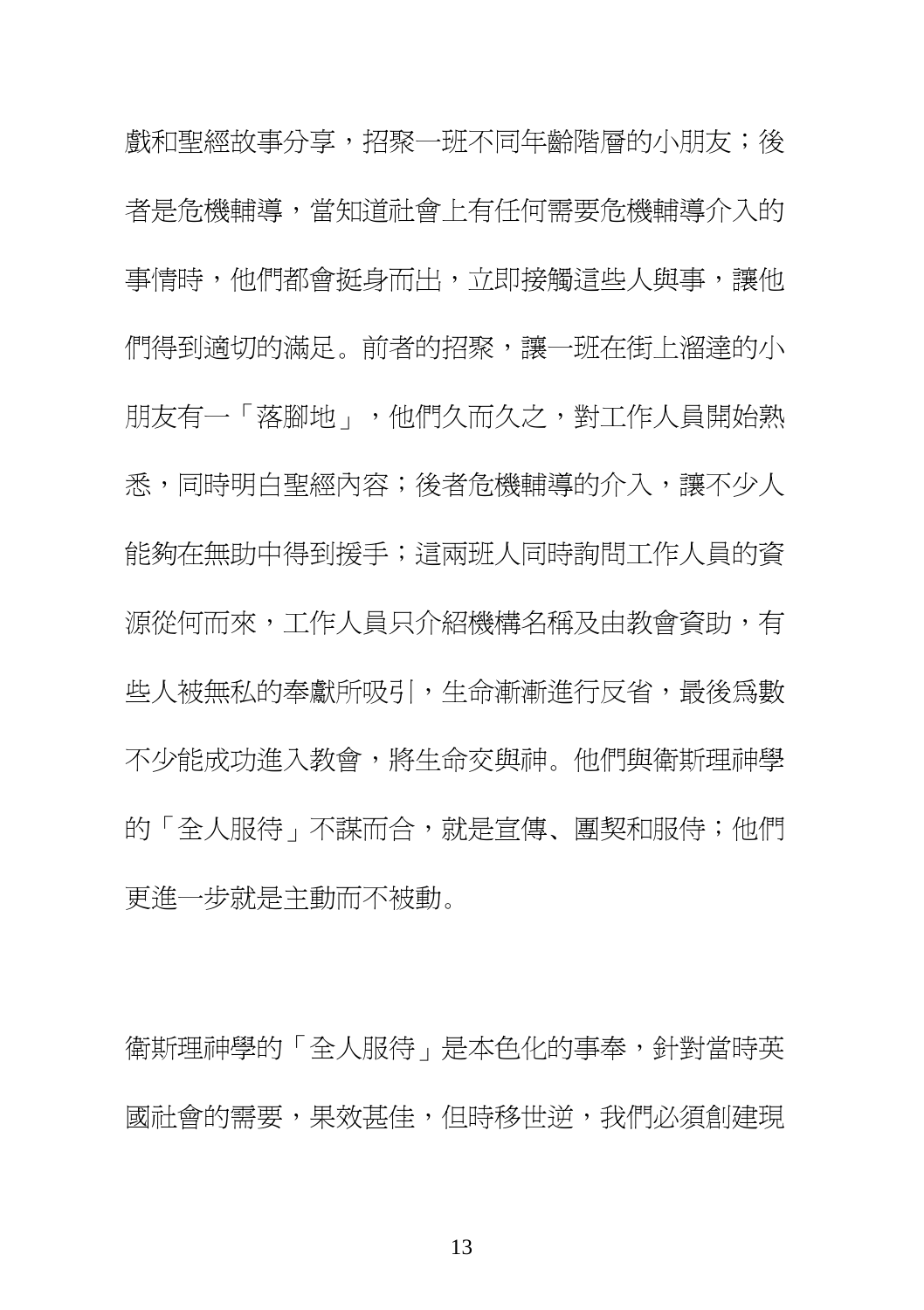今香港社會的「全人服待」,對於方向與手法必須配合時 代加以調節,才能讓資源發揮最大的果效。以上機構成功 之處就是主動,對於福音並不「硬銷」,以愛人為前題, 讓人自省,尋找生命本質;衛斯理留下的美好的足跡讓我 們依循,我們要在這美好的根基上再加以發揮,讓衛斯理 的成就不致白費;教育正是「全人服待」其中一個指標, 就是「雙重祝福」。

四、 「全人服待」的實踐與探討

本港的學校各有不同宗教背景,如儒、道、佛、天主 教或伊欺蘭教各佔不同席位,基督教也在其中之一;基督 教學校如何實踐「全人服待」,如何將「全人服待」與現 存課程融匯貫通,以學校課程作為基礎,加入不同的基督 教元素,要不失學習之精華,同時又將「全人服待」實踐 出來,可說是一件藝術作品。希望藉著以下探討,從中明 白「全人服待」如何在學校運作,對「全人服待」有更深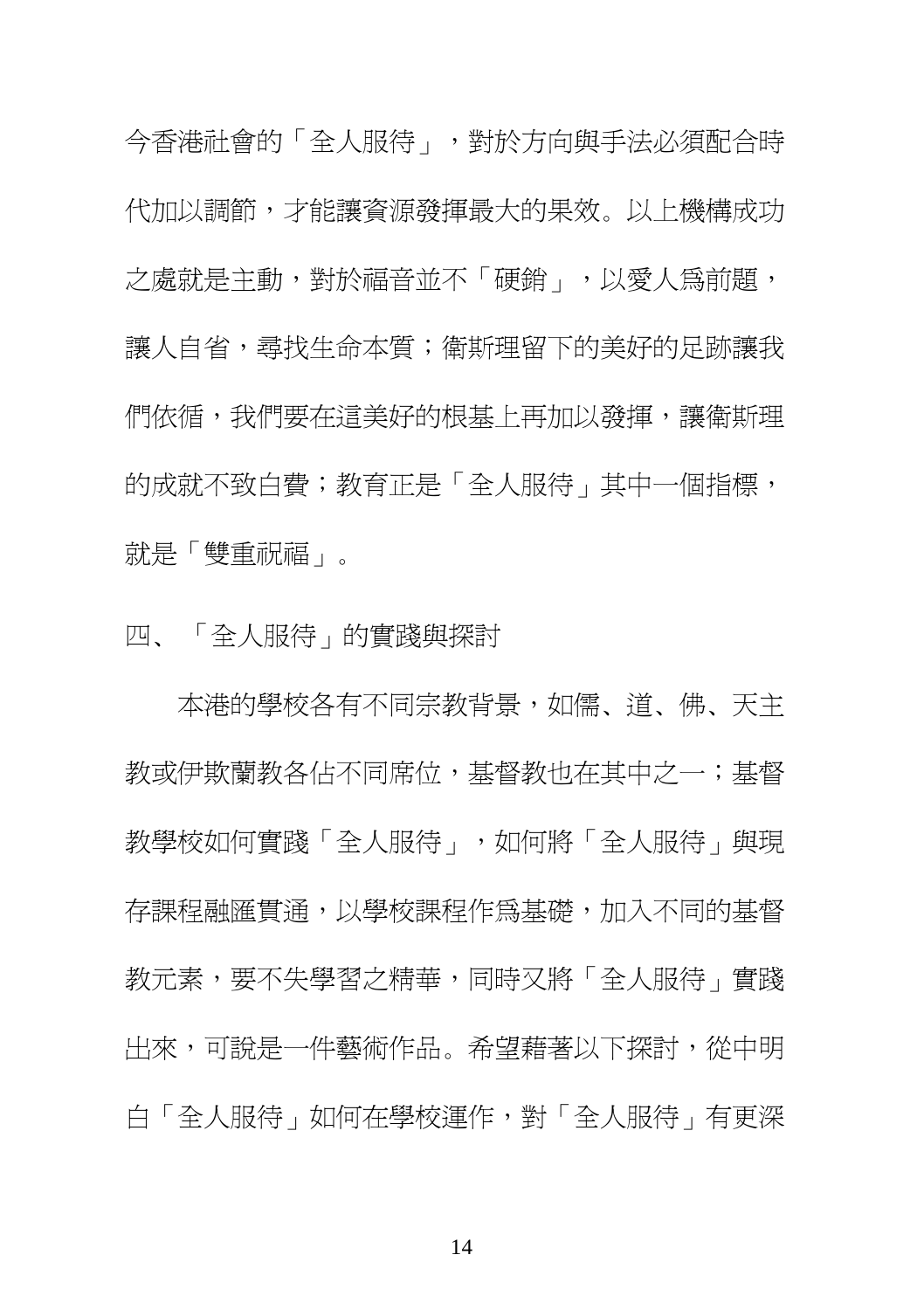認識和反思,並能具體掌握其教導方法精要所在,與讀者 分享基督教教育的使命和異象,向著基督教學校的「全人 服待」教育工作者致敬。

1. 介紹滙基書院

I. 學校資料

滙基書院是一所位於深水埗區按位津貼男女基督教學 校,於1974年,創校至今有40年歷史;校監為劉志良牧師 ,校長是陳友志先生,而辦學團體是滙基書院有限公司, 現在仍未成立法團校董會,校訓為「明道尙主,勤壆立德 」。

II. 2017/2018 學年開設科目

中一至中三以中文為教學語言:中國語文、數學\*、 綜合科學\*、中國歷史、綜合人文、資訊科技、世界歷史\* (中一、三)、地理\*(中一、三)、音樂\*、體育\*、視覺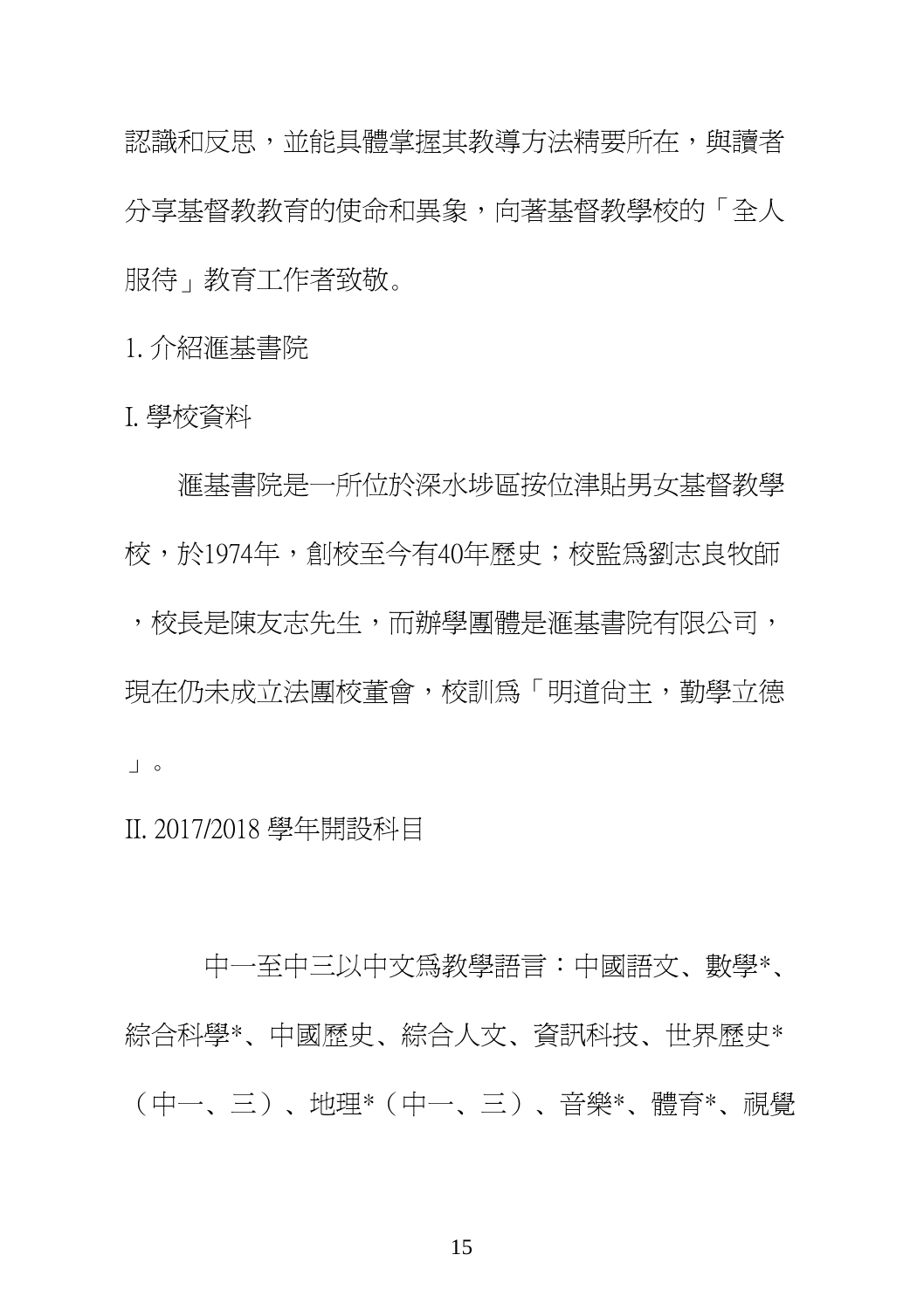藝術\*、普通話、公民教育、聖經、經濟\*(中二、三)、 商業(中三);以英文為教學語言;英國語文;按班別/組 別訂定教學語言/校本課程:數學、綜合科學、世界歷史、 地理、音樂、體育。

中四至中六以中文為教學語言:中國語文、地理、 健康管理與社會關懷、通識教育、世界歷史、資訊及通訊 科技、視覺藝術、中國歷史、聖經、體育、生物、公民教 育、音樂、經濟;以英文為教學語言:英國語文;按班別/ 組別訂定教學語言/校本課程: 物理、化學、數學、企業、 會計及財務概論、地理、經濟。

III. 辦學宗旨

提供以聖經真理為基礎的全人教育,培育學生成為良 好公民;著重學生的語文和自學能力,為升讀大學作好準 備,奠定終身學習的基礎。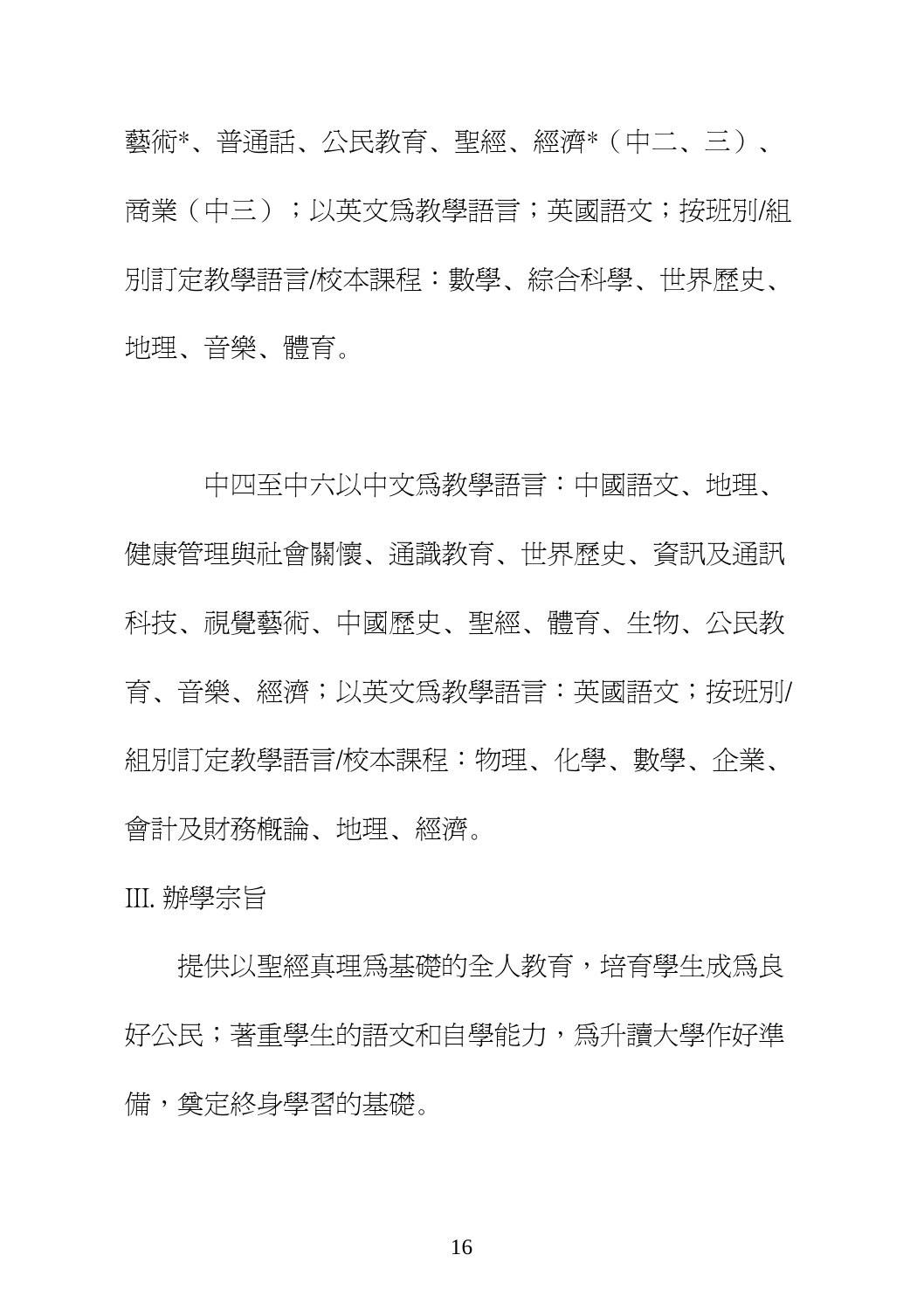IV. 學校重點關注事項

關顧學習差異,培育積極學習態度。

V. 學校管理

(1)

學校管理架構:校董會成員皆熱心基督教全人教育, 管理作風開明,運作具透明度。另外,學校行政人員 均積極支持教育改革工作。

(2)

環保政策:本校之環保政策是透過環境教育以推動環 境覺知與敏感度、環境概念知識、環境價值觀與態度 、環境行動技能與環境行動經驗。德育與公民教育組 為配合上述目標推動廢物分類回收計劃、美化課室計 劃、建立公民及環保大使、調適室溫以助減穿毛衣等 活動。同時亦與其他學科一同合辦有關「可持續發展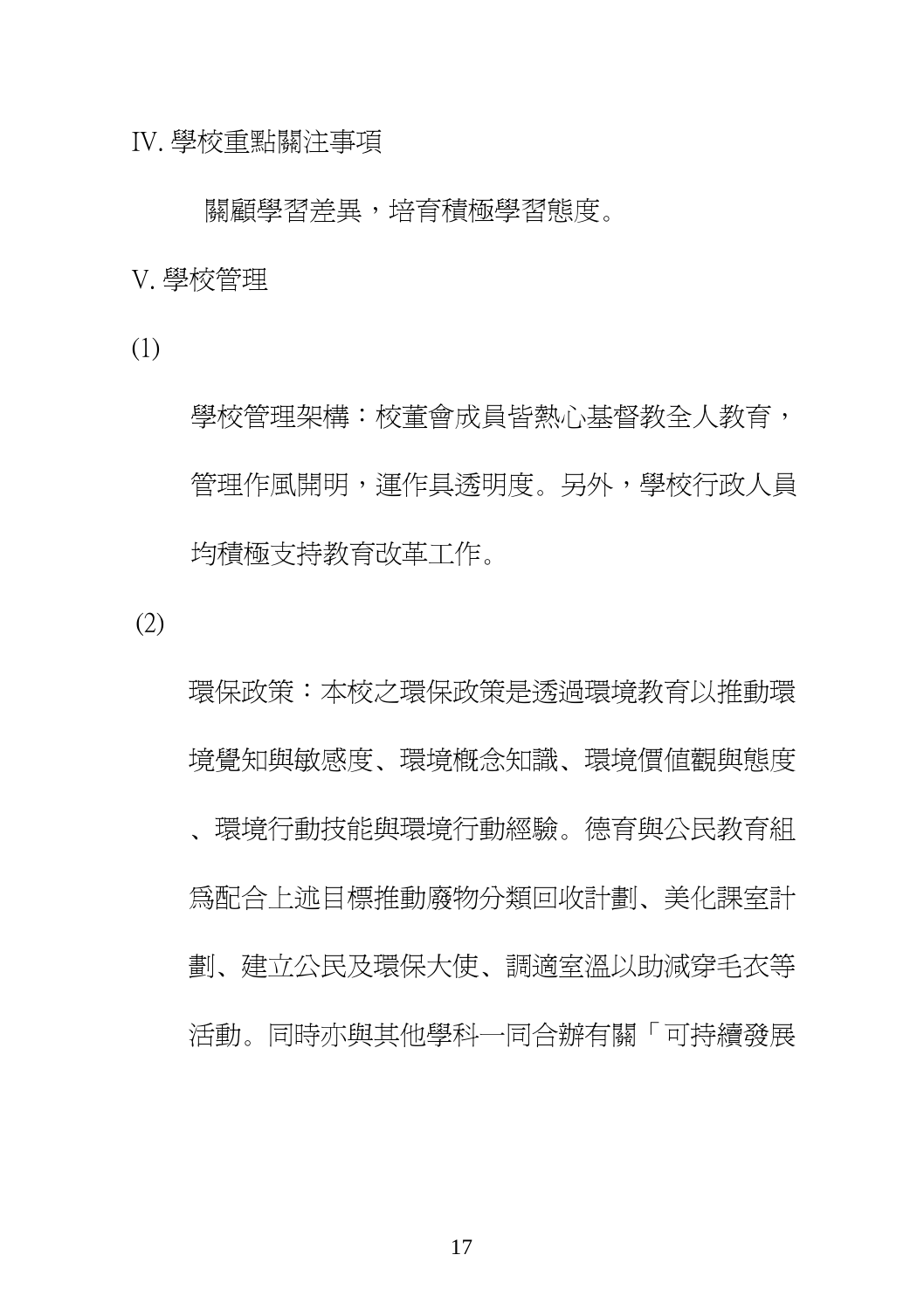」或「生態環境」之講座及參觀,藉此培養學生養成 健康及環保的生活習慣。

VI. 教學規劃

 $\circ$ 

(1)

全校語文政策:由中一級開始,本校為了配合學生的 不同學習需要,推行多樣化的語文

政策。為了營造有利學習英語的環境,本校設有英語

早會、英語導師計劃、英語周、英

語日、英語壁佈板、英語自學中心和英語大使等。本

校亦會鼓勵學生參與校外活動,如:

校際英語話劇節和朗誦節等,以活潑途徑讓學生學習 英語。另外,英文科亦剪裁了一套

跨學科英語課程,配合校本課程及初中生的學習需要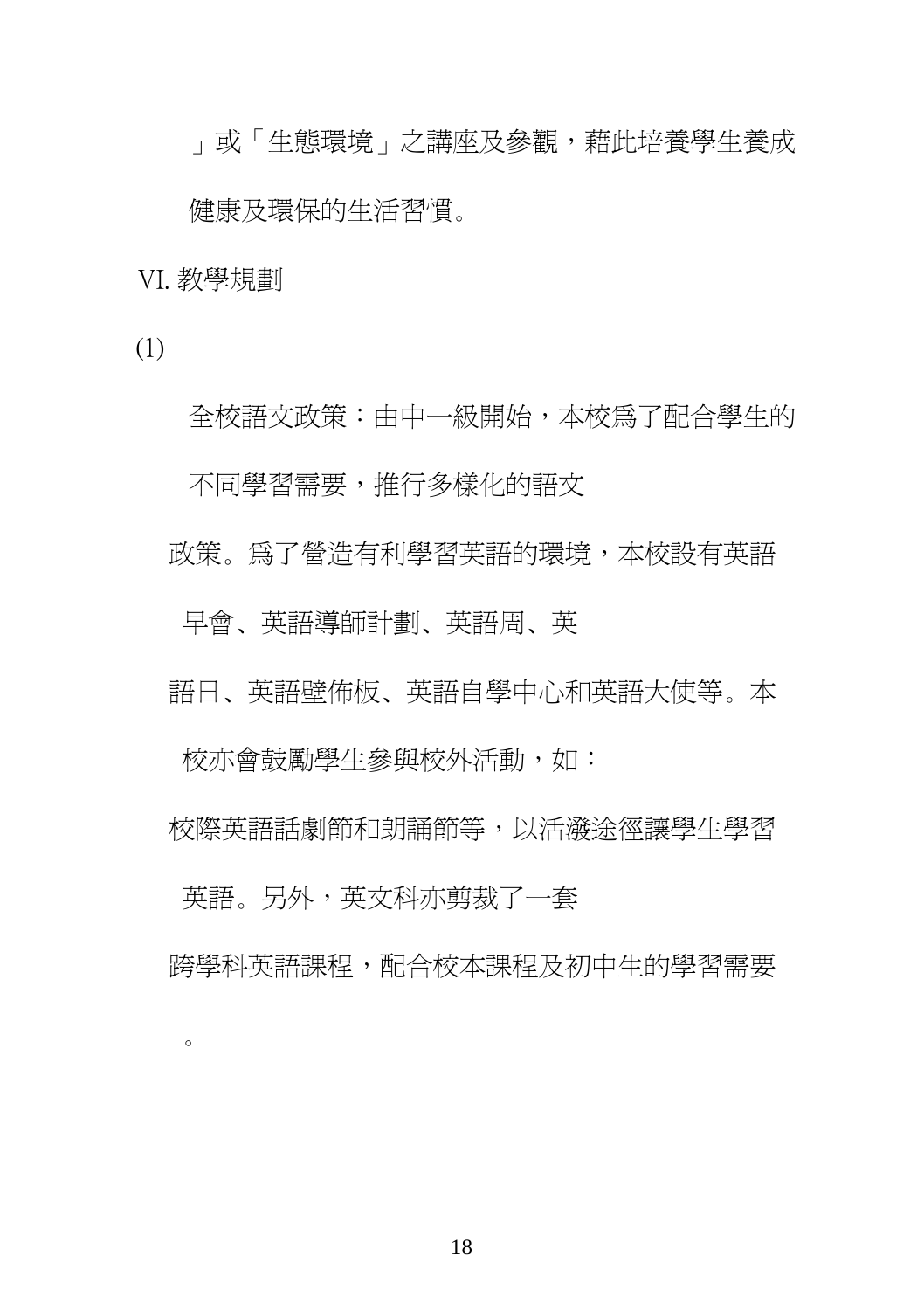學習和教學策略:本校致力於培育學生主動學習和批 判思考的能力。老師於課堂中,不 時以各種提問技巧,引導學生深化其學習內容,養成 積極求學求問的學習態度。學生有 機會進行發問和反思,深化所學。此外,學校在初中 推行思維能力和有效學習的訓練課

程,更鼓勵同學實踐所學,建立良好的學習基礎。通 過有關訓練,學生於管理時間、自

學等方面,將有所得益。

數年前開始,學校大力推行「優化課堂計劃」,關注 教節完整

性,並回應教育改革的要求,進行跨學科學習、照顧 學生學習差異、鼓勵學生走出課堂。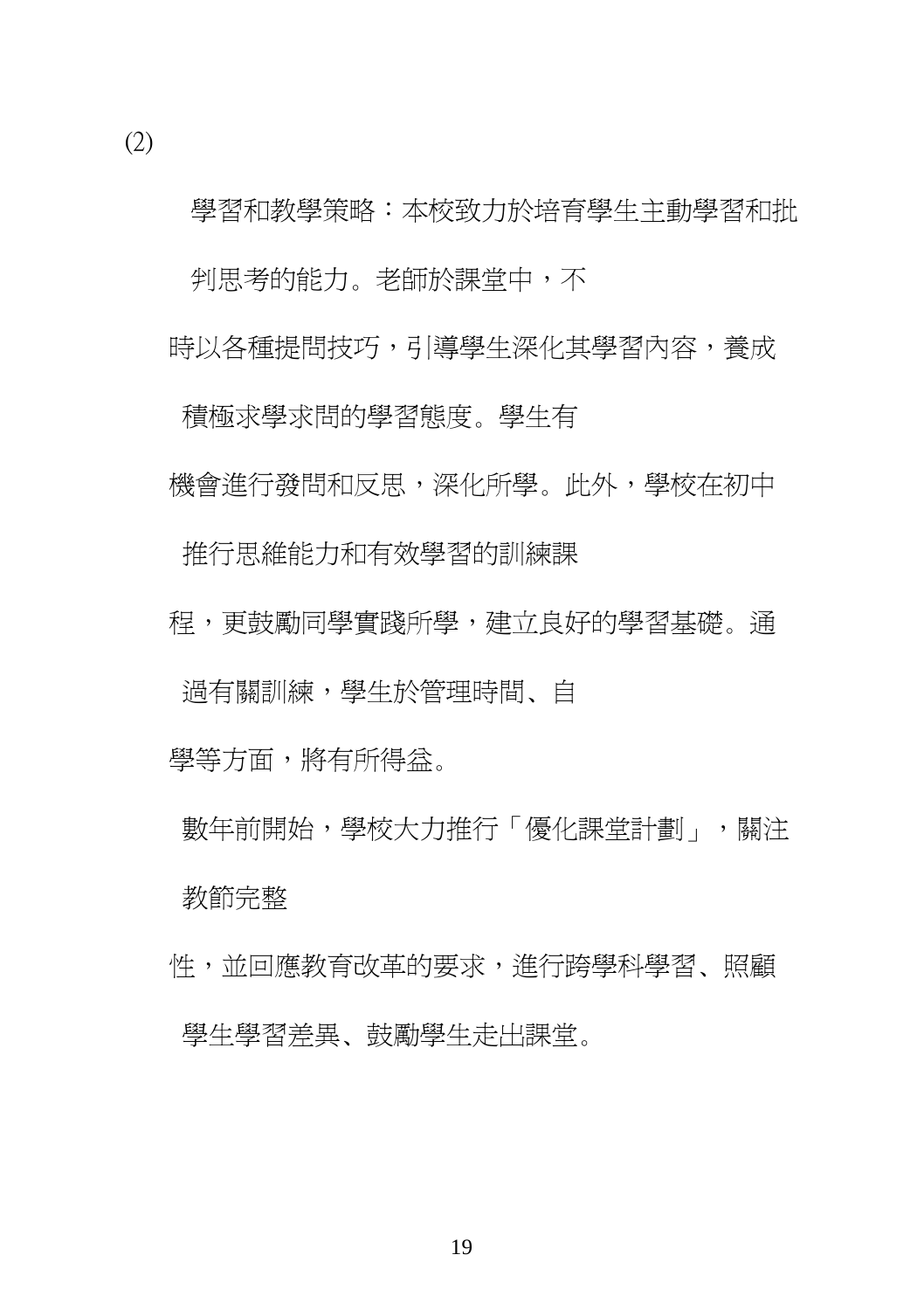至於學術周、網上學習、校園電視台、自行修訂初中

課程、專科專教等,都能塑造良好

的學習氣氣,並建立同學的學習能力。

(3)

校本課程:選修科目:2X。計有:物理、生物、化學

、資通、企財、歷史、中史、理

經濟、社健、視藝和體育等60多個組合;課程重點:本 校為學生提供的校本課程計有:

初中英語增潤課程、初中跨學科英語課程、初中及高中 通識教育課程。本校亦強調初中課

程的連貫性及初中與高中課程的銜接。

(4)

關鍵項目的發展:本校努力培育學生養成良好的閱讀習 慣:早上有閱讀課,每班設中、英文書箱,各科均安排 學生閱讀相關的書籍,著同學撰寫《學習歷程檔案》,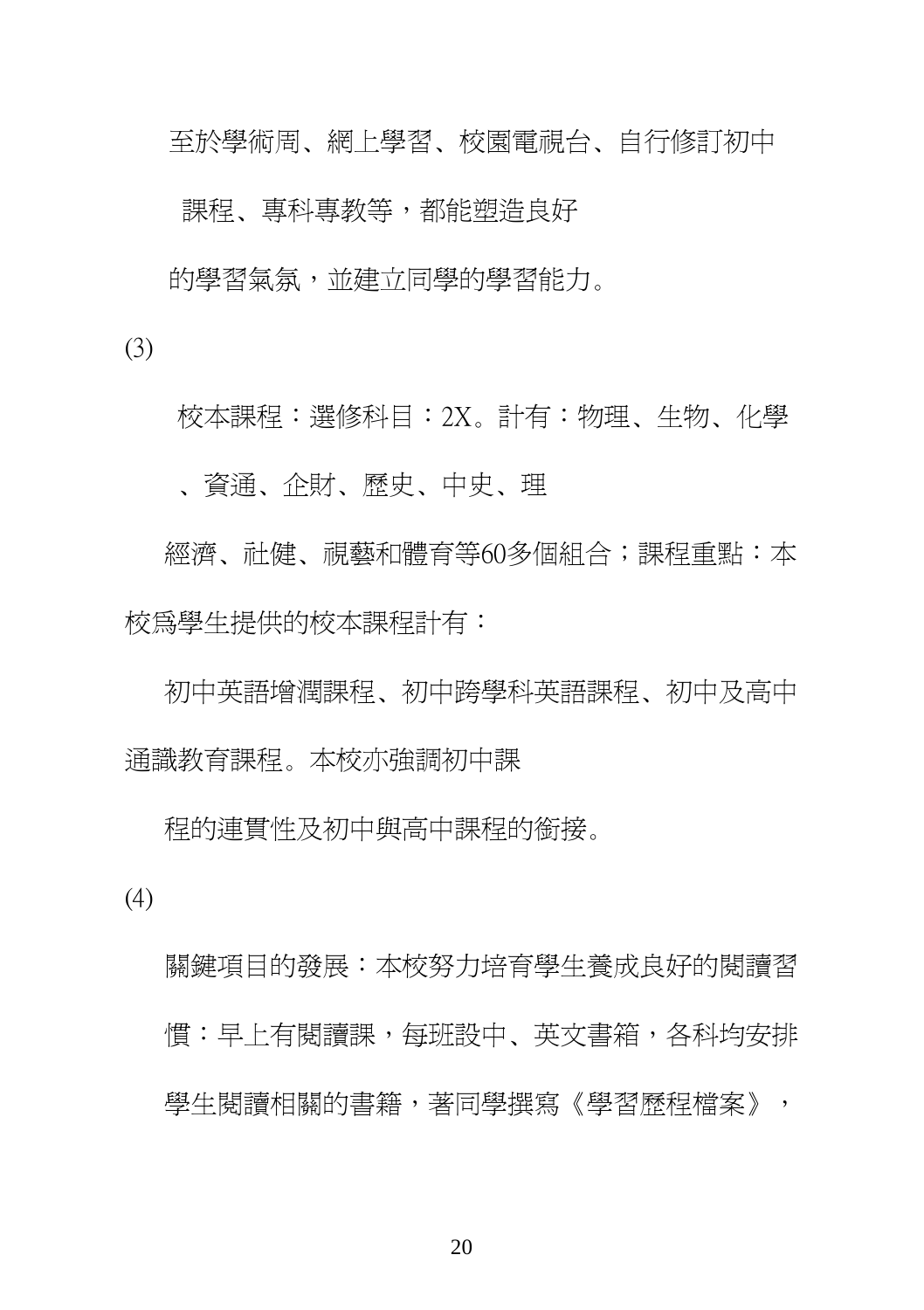記錄學習心得。

初中設通識教育科,訓練學生進行專題研習,學生學懂 篩選研習材料,善用資訊科技,養成互相協作的精神。 每年,學校均以不同的品格培育成為全年主題,而德育 及公民教育除於課堂內推行外,更滲透在全校的活動中 ,諸如團契、屬靈學兄學姊計劃、社區服務及中國山區 體驗之旅等,藉此建立學生正確的人生觀和價值觀。

VII. 學生支援

(1)

全校參與照顧學生個別差異:本著有教無類的精神,接納 不同需要的同學。

(2)

測考及學習調適措施:採用持續評估方式,注重學生在日 常各方面的表現。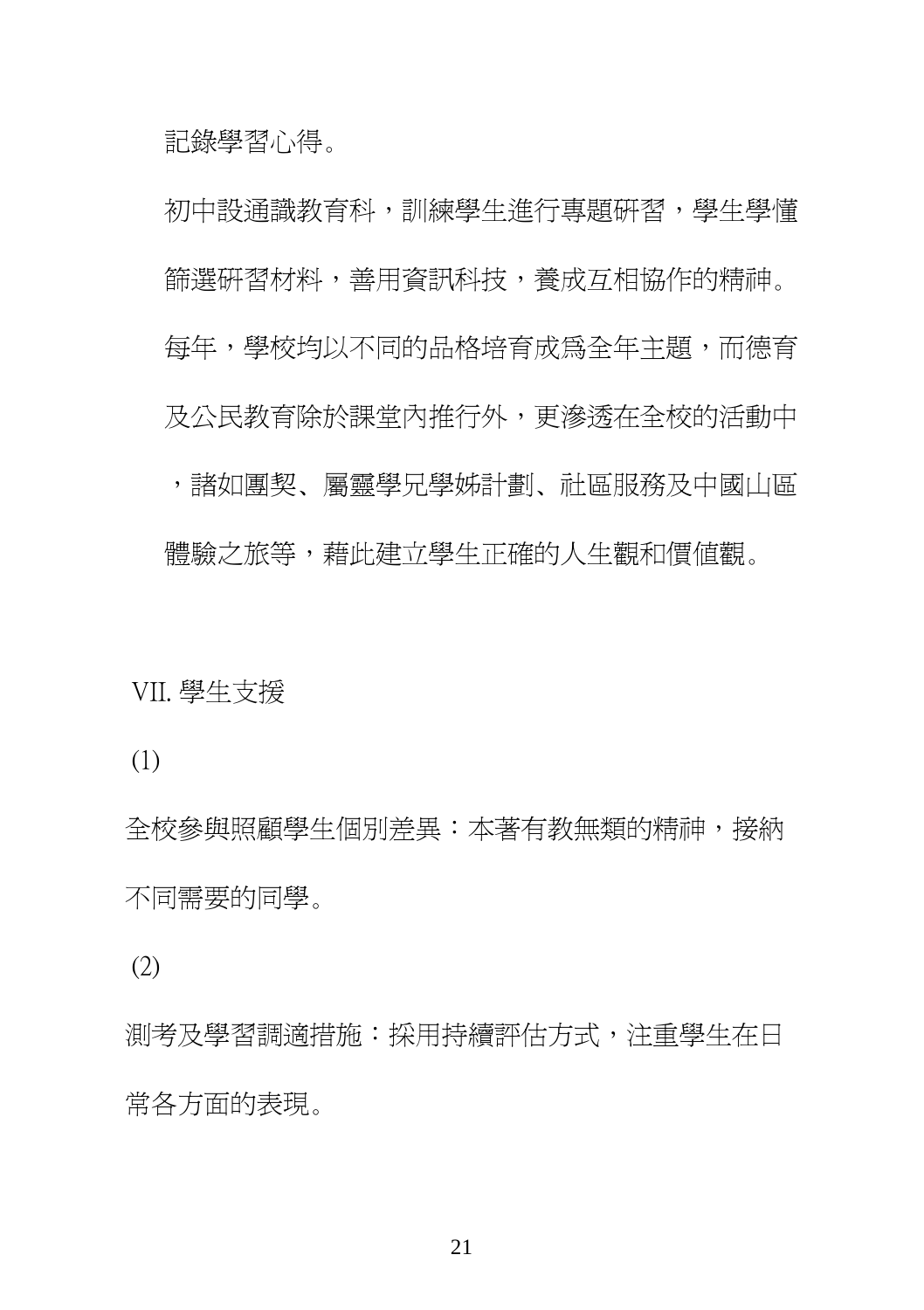(3)

學校設施:實驗及術科教室共8個、電腦室2個、學生 活動室、校園電視台、家長資源中心和圖書館等。禮 堂、飯堂、課室和特別室皆有冷氣設備。 VIII. 家校合作及校風

(1)

家校合作,構通、除了派發學校通 告及鼓勵教師和家長保持密切聯絡外,老師更會進行家 訪,以了解同學及家長的需要。此外,本校每年更舉行 一次家長晚會、兩次半日及一次全日的家長日。同時, 校長亦會撰寫家書,與家長分享心聲及學校近況。為聯 繫各家長及促進家校合作,本校特別成立家長會,其活 動包括家長班、敬師運動、親子營、興趣班等。

(2)

校風:本校校風純樸,師生關係良好。中一至三推行「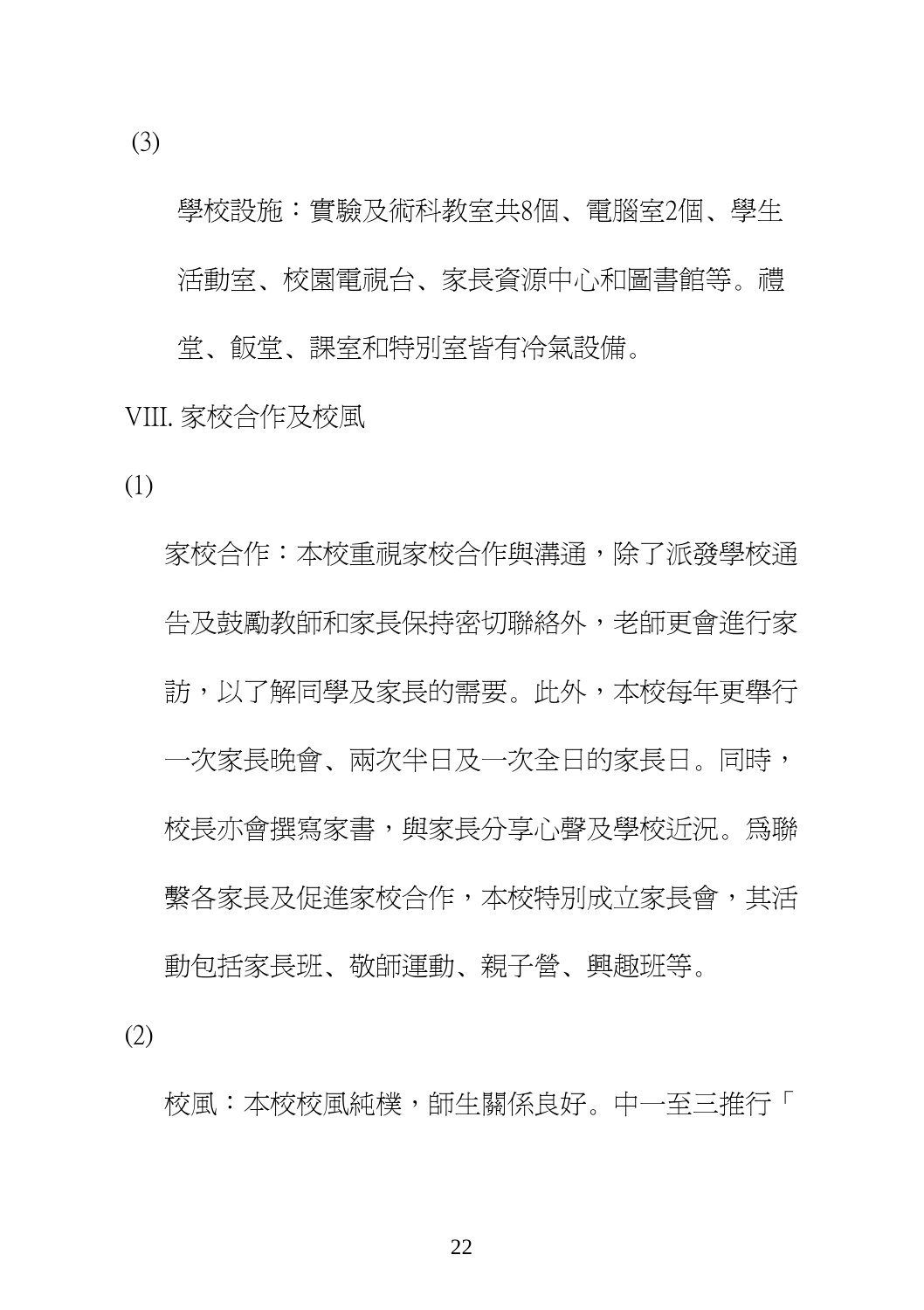正副班主任制」。中一至二推行「家校合作計劃」、放 學後舉辦溫習小組,藉以輔助同學完成功課及溫習。本 校更有教育心理學家、社工和醫療室設施照顧學生身心 需要。

IX. 未來發展

(1)

學校發展計劃:促進老師專業發展(範圍包括照顧學 習差異、評估與學習、電子學習等);培育良好的學 習策略;引導新高中學生訂立個人學習目標及方向; 品格培育;建立同儕支援網絡。

(2)

教師發展及培訓:除鼓勵教師參與校外之專業課程外, 本校更利用教師進修日和教師聚會舉辦講座和工作坊, 在教學及培育學生等範疇培訓教師。本校重視培訓教師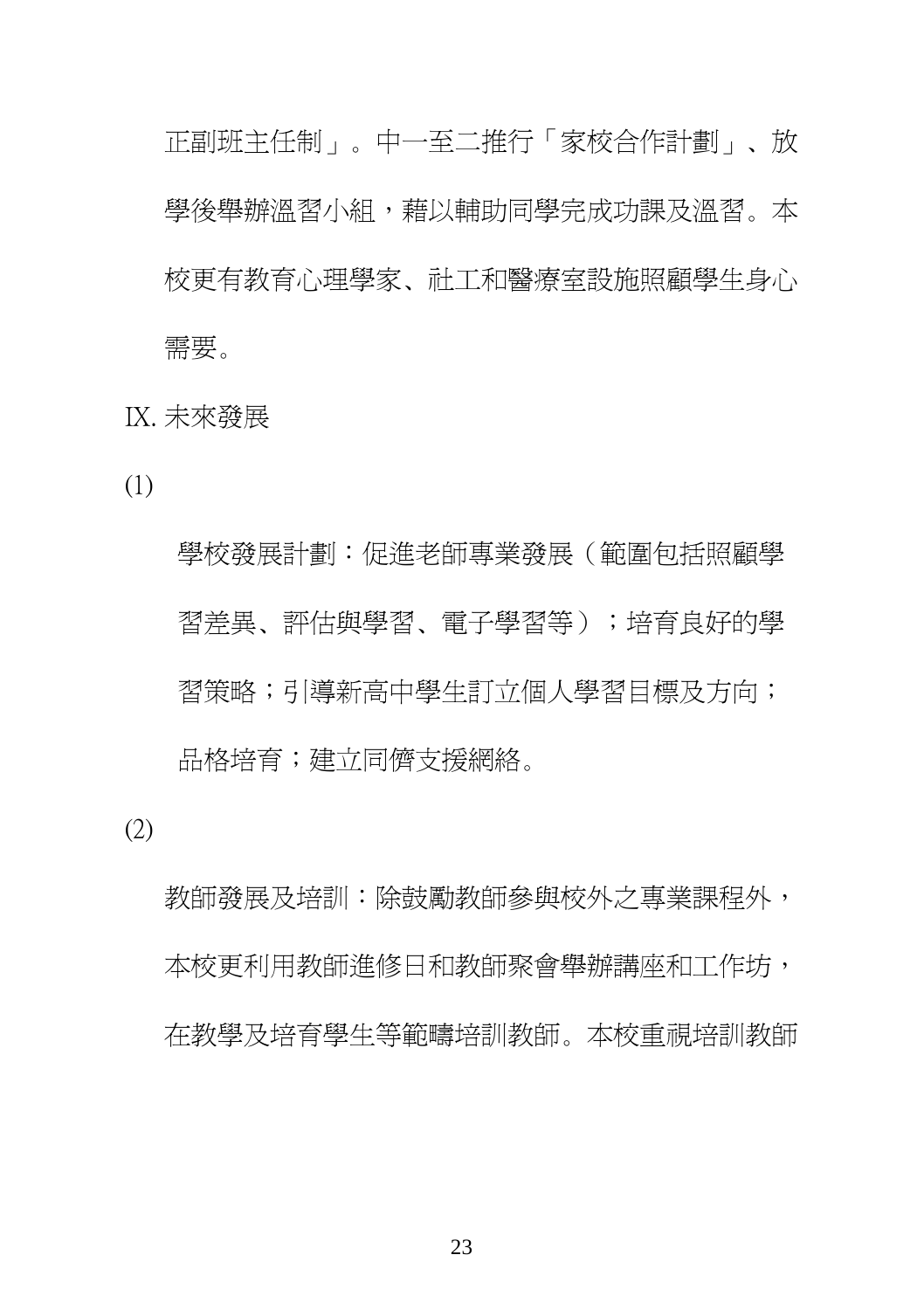如何處理學生學習差異,並有效地運用教學評估,發展 學生提問能力和領導才能。

X. 活動

(1)

課外活動/聯課活動:成立不同學會、興趣小組、校隊 、合唱團和基督徒團契等,舉辦各類訓練營,國內及海 外學習交流團,藉此培養學生的領導才能和責任感,並 擴闊學生的視野。

(2)

暑期舉辦升中輔導課程及中一家長迎新會:德育及公民 教育組除了建立閣小家庭、社會國家外,還幫助他 們明白自己的角色及應履行的責任。

(3)

健康生活:本校中一至三與衛生署合作推行「青少年健 康服務計劃」。此計劃是透過醫生、護士及社工等專業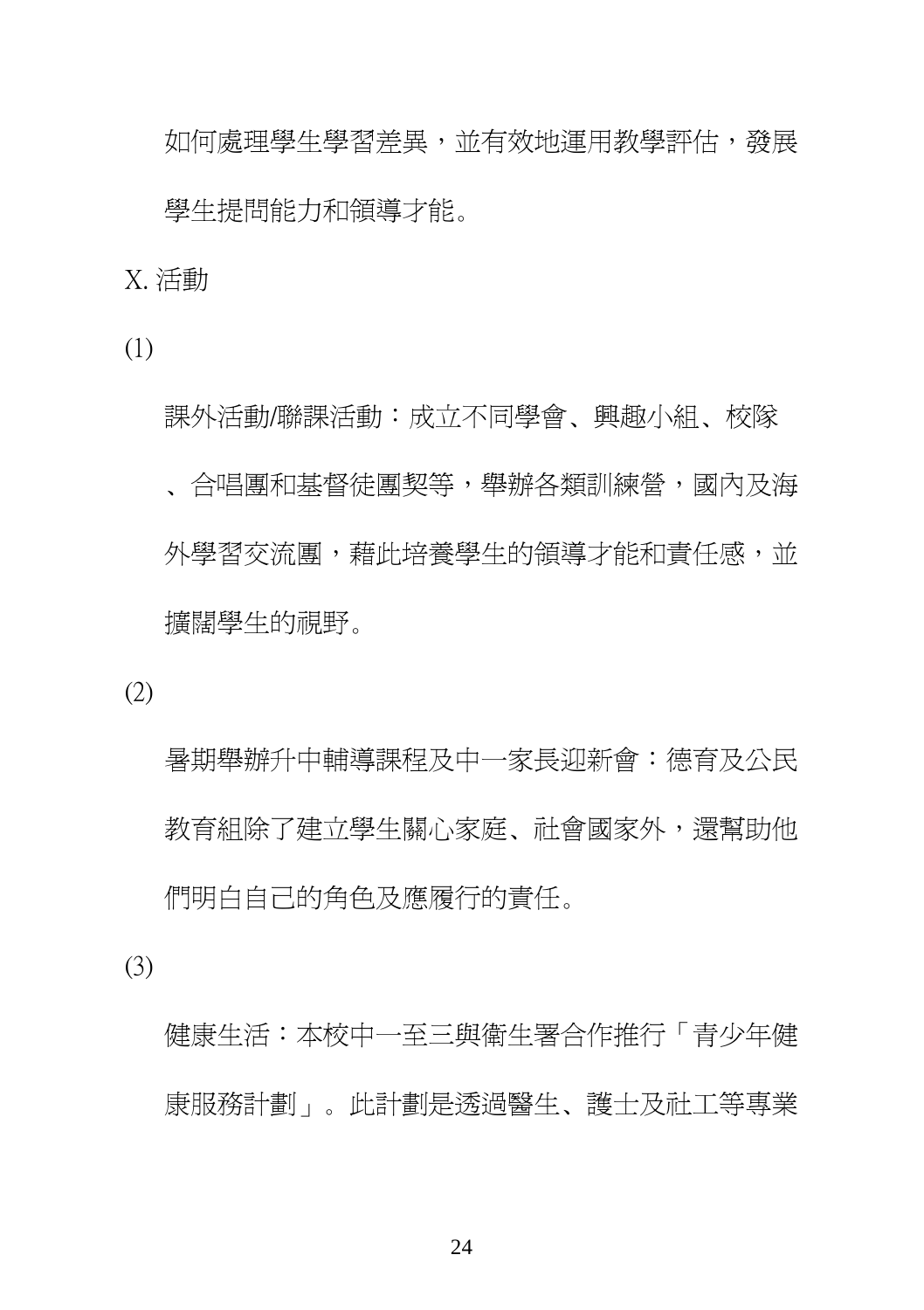人士一同進行。透過「班主任課堂活動」及「義工服務 」提升初中學習的五個首要價值觀。面對「人生階段的 改變」加強對「交友、情緒、社會文化」等衝擊的適應 力。

2. 滙基書院互聯網資料與「全人服待」

基督教教育的異象就是要了解學生、建立良好的教與學、 培養興奮的學習、營造有意義的團體學習、設計完善課程 、建立健全的組織、提高教師教學職能與持續教育訓練等 。滙基書院於學校簡介中聲稱為一所基督教中學,校監亦 是一位牧師,校訓是「明道尚主,勤學立德」,從以上種 種跡象可見應存在「全人服待」,從中文字資料可見,並 沒有涉及「全人服待」的資料,當細心觀察時可見其蜘絲 馬跡;首先,校訓中先有「明道尚主」,再有「勤學立德 」,就是將宗教教育與知識教授比對時,以宗教教育為優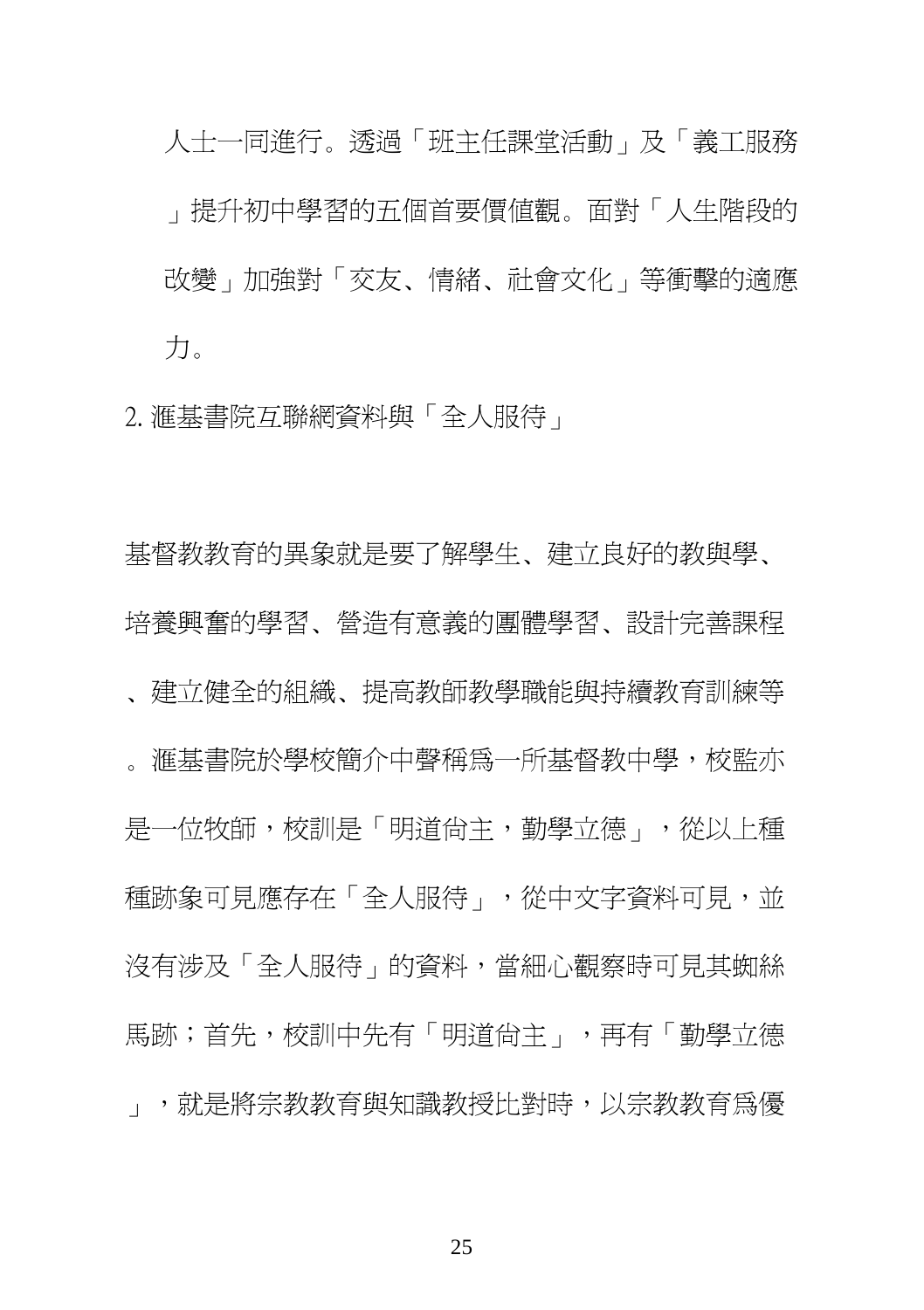先處理;以色列人對早已推行教育的體制,他們重視宗教 教育;

<sup>16</sup>以基督教為背景的學校,將神置於學校和學習的首位是必 須的,讓神作學校帶領的元帥;像以色列一樣為著信仰作 進備,將來「學以致用」;

<sup>17</sup>在學習方面,以「勤學立德」為主線,學校擺脫了現今教 育的「能力主導」的主線,為學生的人格發展奠下良好根 基,重而回應「全人教育」,即「全人服待」;全人教育

,亦即進入理知、情感和心靈範疇的學習;

 $\overline{a}$ 

<sup>18</sup>學校政策能踏出「全人服待」的步伐,「生命教育」的課 題亦易於推行;「生命教育」就是品德、情感和心靈的教 育範疇;

<sup>16</sup>黃福光著。〈以色列人被擄前後的宗教教育〉。《山邊期刊:兒童 宗教教育再思》,(香港:香港浸信會神學院,2004) ,頁6。 <sup>17</sup>黃福光著。〈以色列人被擄前後的宗教教育〉。《山邊期刊:兒童 宗教教育再思》,(香港:香港浸信會神學院, 2004), 百15。 <sup>18</sup>周國賢、楊國強著。〈生命教育與現代人的人格塑造〉。《山邊期 刊:兒童宗教教育再思》,(香港:香港浸信會神學院,2004) ,頁63。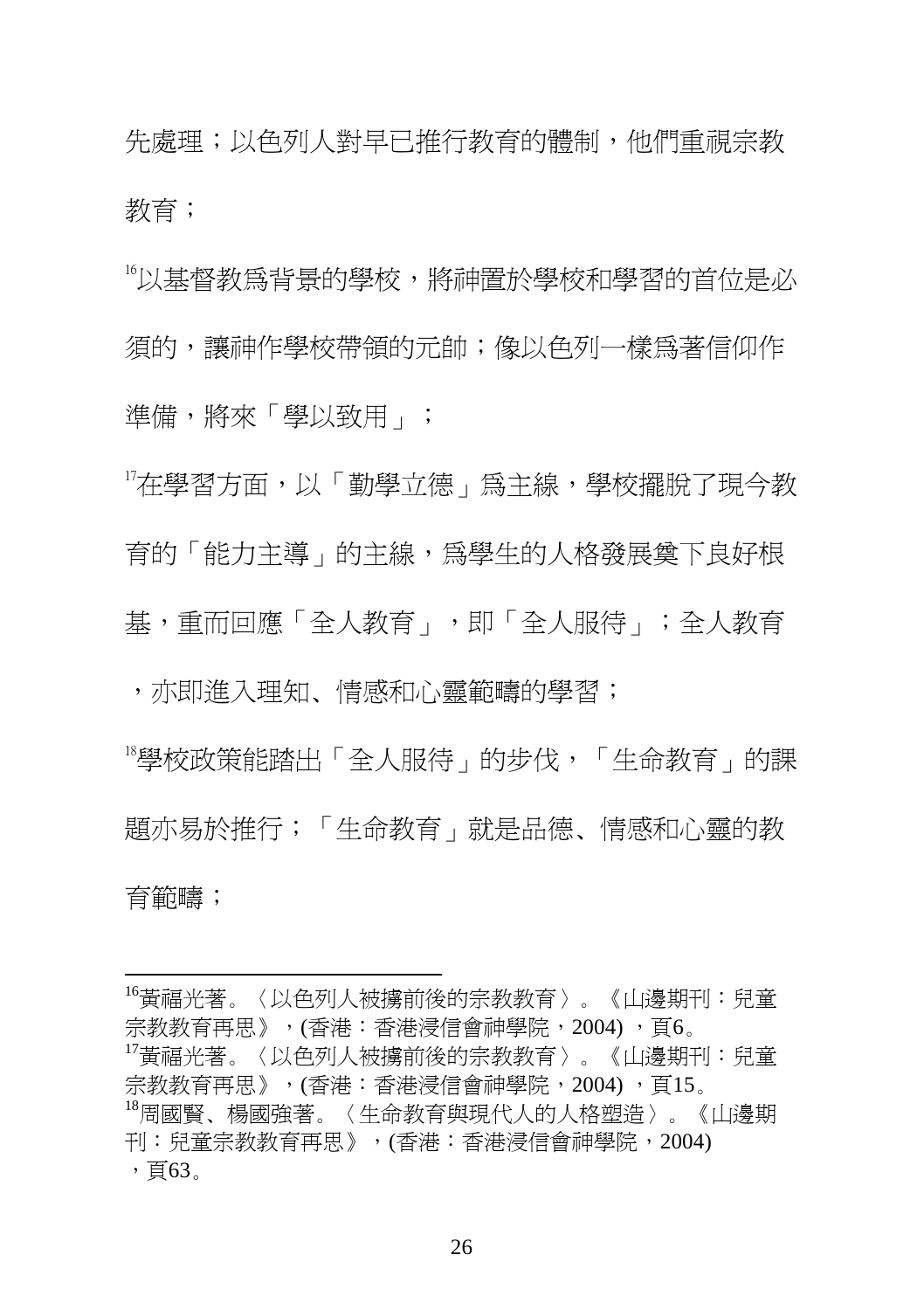<sup>19</sup>讓學生學習良好的品格和管理個人情緒。學校對於勤學和 品德的著重,就如以色人所授取的宗教教育制度;以色人 認為熟記十分重要,如因著知能影響,是可以原諒的,但 是懶惰作別論;

<sup>20</sup>基督教學校就是要以不一樣的世界觀帶領學校發展,信念 是十分重要的;2017/2018學年開設科目中,由中一至中六 班均設有聖經課,在學校行政袈構中實不易為,每個課目 課節均有限制,尤其是高中課程,學科教師均希望有足夠 或增加教學課節,將聖經課設置於學校恆常課節中,正正 回應學校的信念,亦即校訓中提及「明道尚主,勤學立德 」。

辦學宗旨中到說出「提供以聖經真理為基礎的全人教育,

 $\overline{a}$ 

<sup>19</sup>周國賢、楊國強著。〈生命教育與現代人的人格塑造〉。《山邊期 刊:兒童宗教教育再思》,(香港:香港浸信會神學院,2004) ,頁64。

<sup>20</sup>黃福光著。〈以色列人被擄前後的宗教教育〉。《山邊期刊:兒童 宗教教育再思》,(香港:香港浸信會神學院,2004) ,頁14。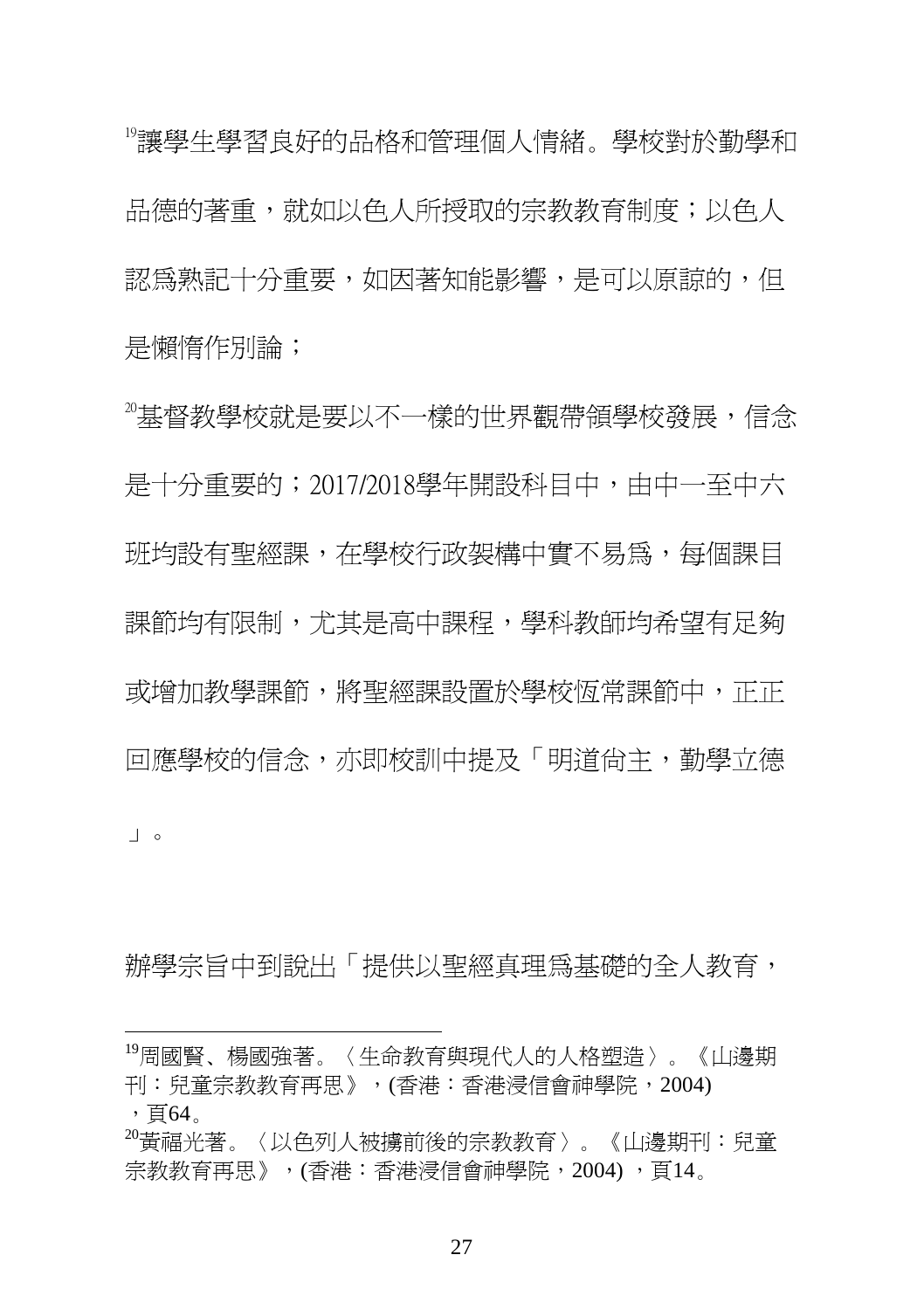培育學生成為良好公民;著重學生的語文和自學能力,為 升讀大學作好準備,奠定終身學習的基礎。」,學校除了 以聖經真理為基礎進行全人教育外,對學生知性發展亦能 取得平衡,從學校的關注事項:照顧學習差異,培育積極 學習態度、探討環保政策、預期教學規劃、推行校本課程 設計、關注關鍵項目的發展、提供學生支援、建立家校合 作及良好校風、草擬未來發展和提供不同活動等,可見學 校於知識傳授與宗教教育中能獲取平衡點;學生在基督教 氣氛下學習,不其然亦習得信仰;以色列人的教育,除了 在言語上傳授外,亦營造環境教學,讓學生習得宗教知識 ,如「節期」、「習俗」和「安息日」;

<sup>21</sup>宗教教育除依靠聖經課節外,學校的場景亦十分重要,讓 學生在不知不覺間認識信仰;在課外活動中舉辦基督徒團 契作為信仰後援基地,學生對認識信仰後,如對信仰產生

 $\overline{\phantom{a}}$ 

<sup>21</sup>黃福光著。〈以色列人被擄前後的宗教教育〉。《山邊期刊:兒童 宗教教育再思》,(香港:香港浸信會神學院,2004),可18。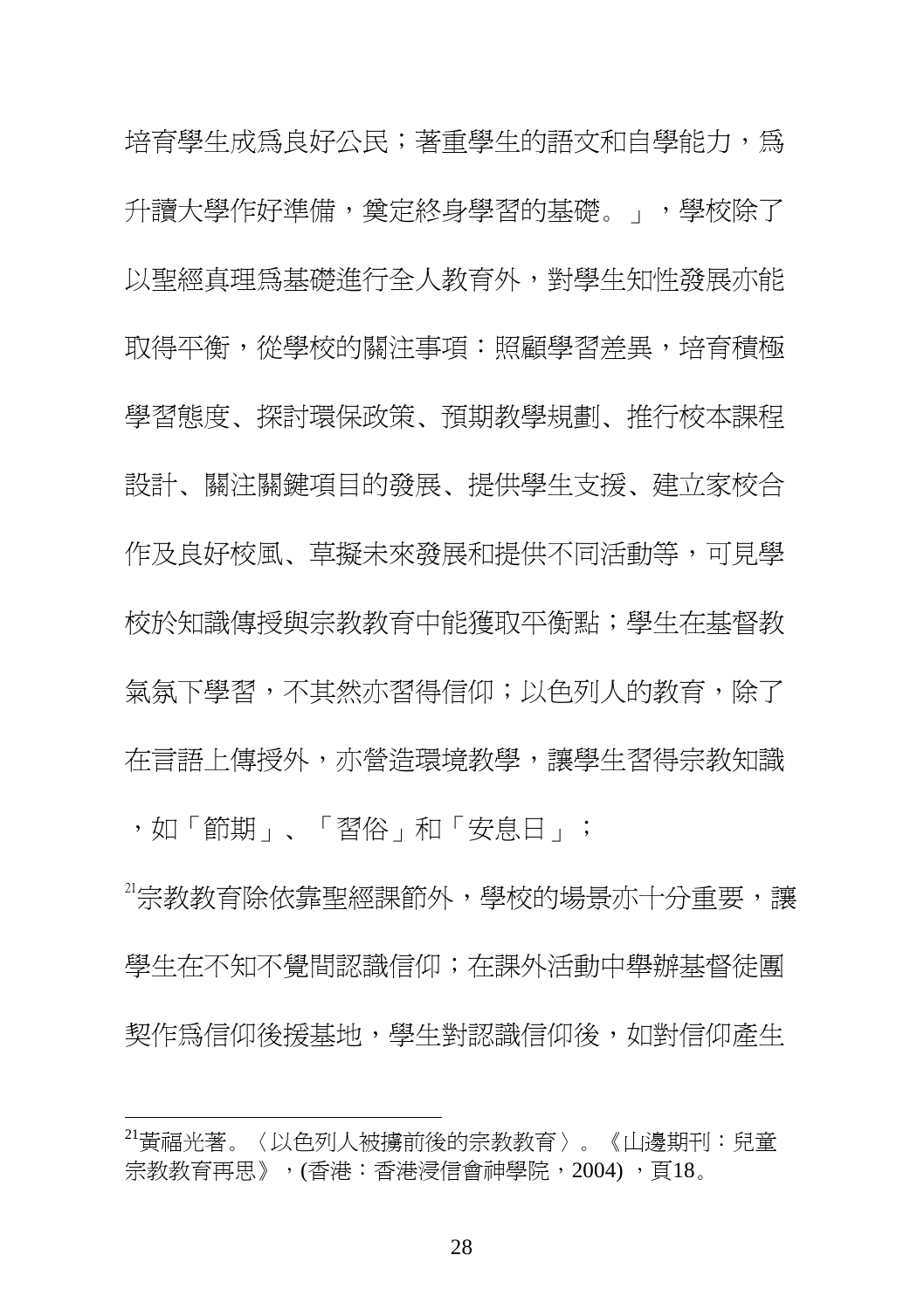興趣,基督徒團契可以成為信仰的育嬰室,讓他們日漸成 長,最後進入教會。

最後,校董會成員皆熱心地將「全人服待」著實執行,實 有賴管理層及決策者方向,他們能積極支持基督教全人教 育,前線教育工作者才能得以順利推行;正如台灣推行「 生命教育」期間得到政府、民間、和學術界支持投入,推 行有道,香港卻相反,所以停滯不前;

 $^{22}$ 權力核心對政策的支持十分重要,學校的校董會成員如能 支持,工作定能勢不可擋。

3. 滙基書院駐校牧者訪問資料與「全人服待」

 $\overline{a}$ 

匯基書院其中一間駐校教會為香港宣教會恩盤堂,自 責人為陳建超牧師;陳建超牧師認為駐校教會特色工作與 年青年人有關,若不是知道他是牧者,人們定以為他是社

<sup>22</sup>周國賢、楊國強著。〈生命教育與現代人的人格塑造〉。《山邊期 刊:兒童宗教教育再思》,(香港:香港浸信會神學院,2004) ,頁74。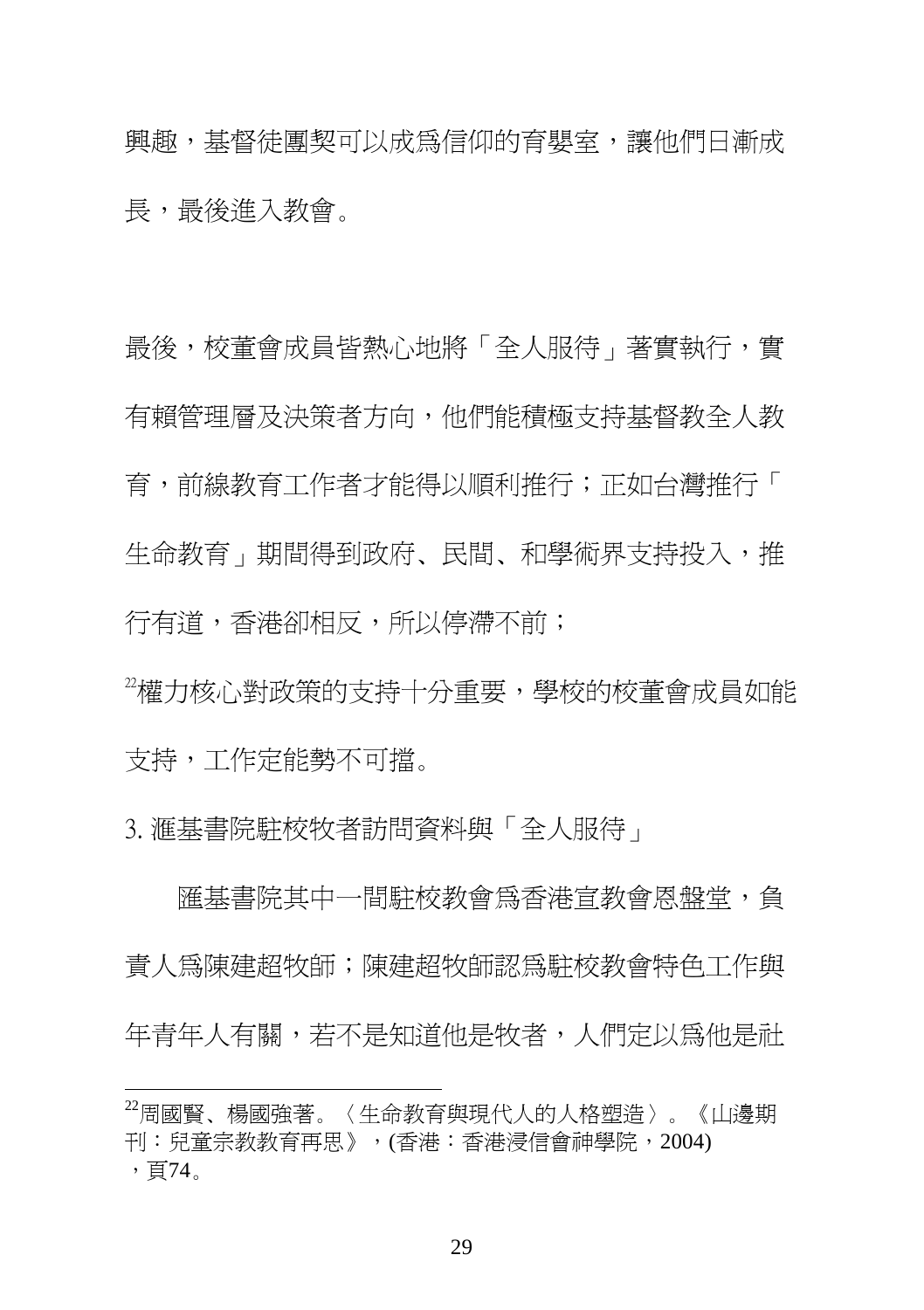會工作者。

陳建超牧師關注學校所有人員,包括每一位教職員和學生 ,希望彼此能建立關係。陳牧師本人是匯基書院的畢業生 ,所以校長及大部份老師跟陳牧師非常熟悉,而陳牧師在 匯基書院畢業後,就在學校擔任五年的福音幹事;由於他 希望跟老師們熟悉,為避免多加老師工作時間,陳牧師選 擇利用午膳時間跟老師聚餐,藉此加深彼此認識和增進友 誼;午聚時,陳牧師主要希望加深對老師的了解及表達對 老師關切;盡量將教會與學校合作的事宜置諸腦後,隻字 不提,有時甚至是老師主動提出教會與學校合作事宜的關 注事項; 陳牧師希望與天師分享基督教教育的看法和拘負 ,尋找大家能夠深度合作的最大空間;陳牧師表示老師都 是基督徒,以聖經為個人教學理念,將屬世知識與基督生 命同時傳授學生;就如以色列的老師一樣,教師避免過度 處罰學生,上乘之度是贏得學生的心,對他們多加忍耐;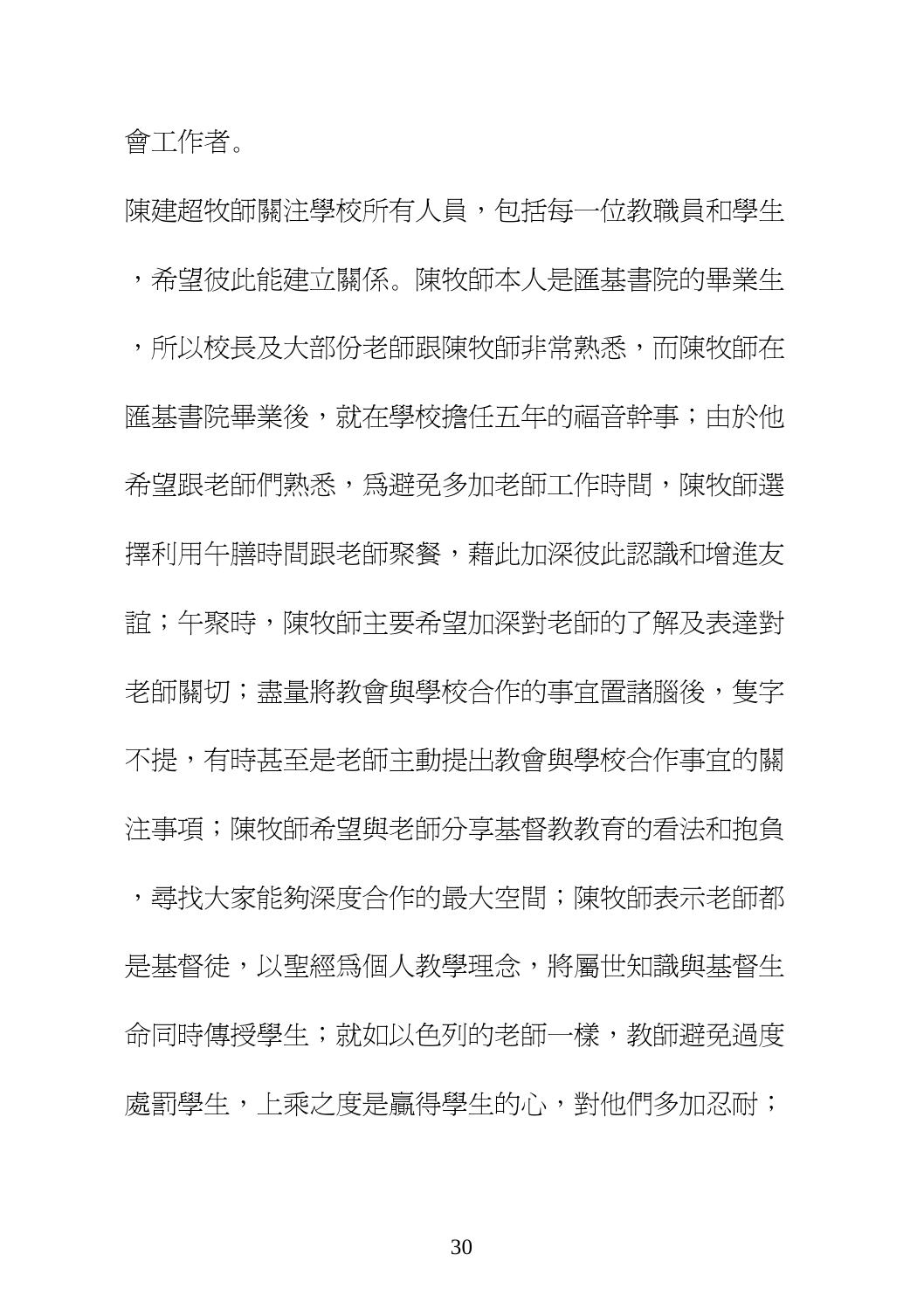$^{23}$ 老師是學生學習和生命成長的師傅,彼此在愛中建立關系 ,營造基督化的學習環境。

陳牧師認為學校本身對功能主義不大認同,不作斤 斤計較,不以「利己教會」為前題,教師們有著服待他人 的心志。陳牧師本身是聖經教師,他不太計較堂校事工讓 教會增長人數的數目,他的服待定位,就是以「協助」為 首要,在任何方面或層面也擔任「協助」的角色;陳牧師 說劉志良牧師教導他服待就是不論是教學助理、教師、校 工,大家也可擔任「協助」的角色;關心每一個人,全人 教育,任何人也要關心;他認為學校教師存著的風氣是同 行者角色,就是彼此協助的角色和「關係」的建立;人總 不能獨處,需要彼此幫助,建立關系;

 $\overline{\phantom{a}}$ 

<sup>23</sup>黃福光著。〈以色列人被擄前後的宗教教育〉。《山邊期刊:兒童 宗教教育再思》,(香港:香港浸信會神學院,2004) ,頁17。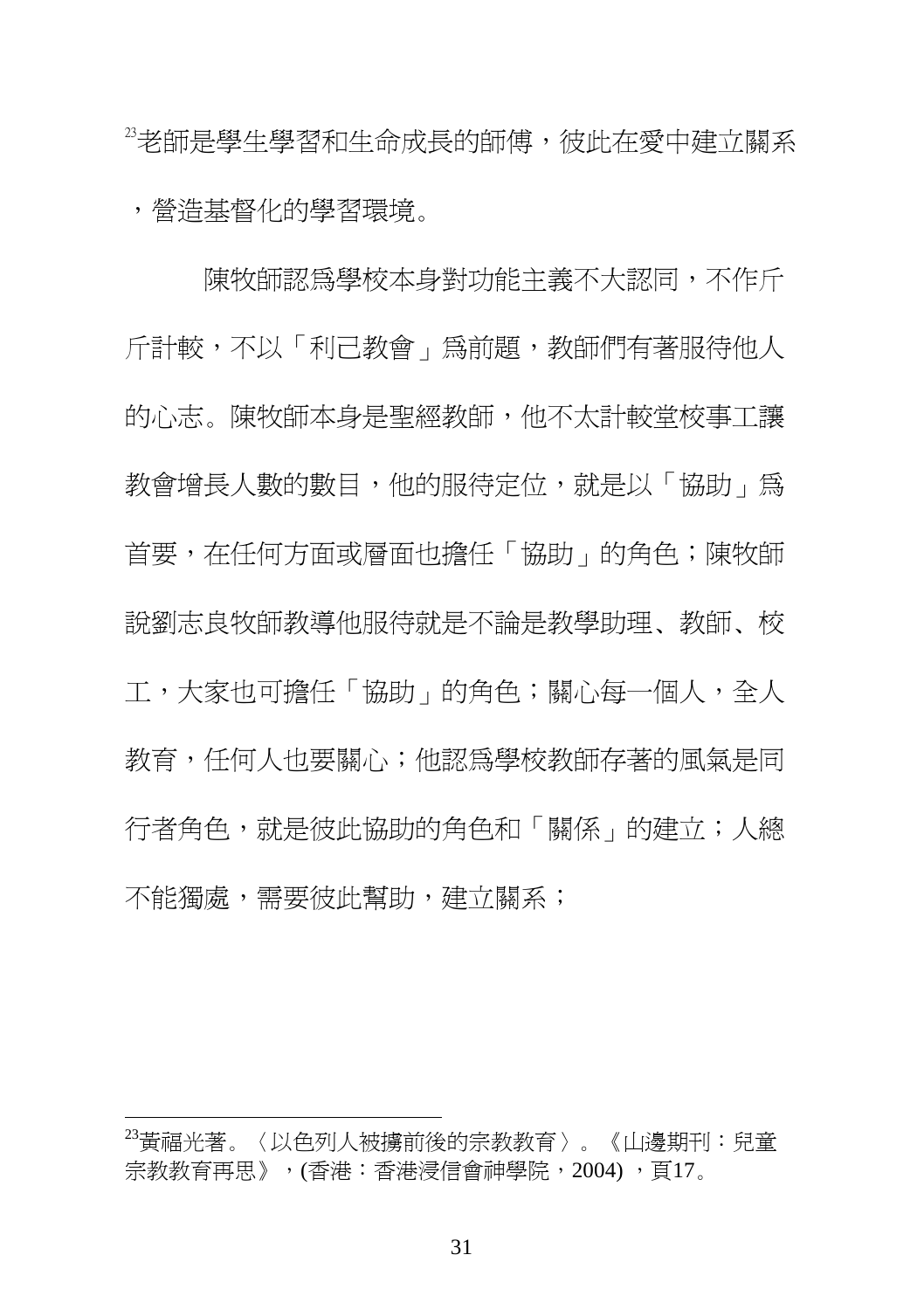<sup>24</sup>學生、教師和職員的關系建構「基督教學校教育原則」的 氣氛,建設良好基督化場景。

陳牧師身兼匯基書院的友誼校董,所以任何一位教 職員向他反映意見時,陳牧師均耐心聆聽,盡量進行跟進 ,然後向相關人士匯報情況;權力核心者能掌握「全人服 待」作全人關注, 並能加以推行, 成效甚大。

匯基書院的堂校事工由一九九七年開始,由於有三間 不同堂會同時參與堂校事工,所以最初堂校事工種類均由 學校指派和分發;陳牧師被委派的事工是「中一栽培班」 及「暑期聖經班」,堂校事工由此開始。學校有一部門稱 為「屬靈事工委員會」,為著平衡不同堂會與學校的合作 事工;陳牧師認為「中一栽培班」是一個機遇,因為這是 一個策略性事工:學校對學生的學業與信仰均能以策略應

 $\overline{a}$ 

<sup>24</sup>周國賢、楊國強著。〈生命教育與現代人的人格塑造〉。《山邊期 刊:兒童宗教教育再思》,(香港:香港浸信會神學院,2004) ,頁73。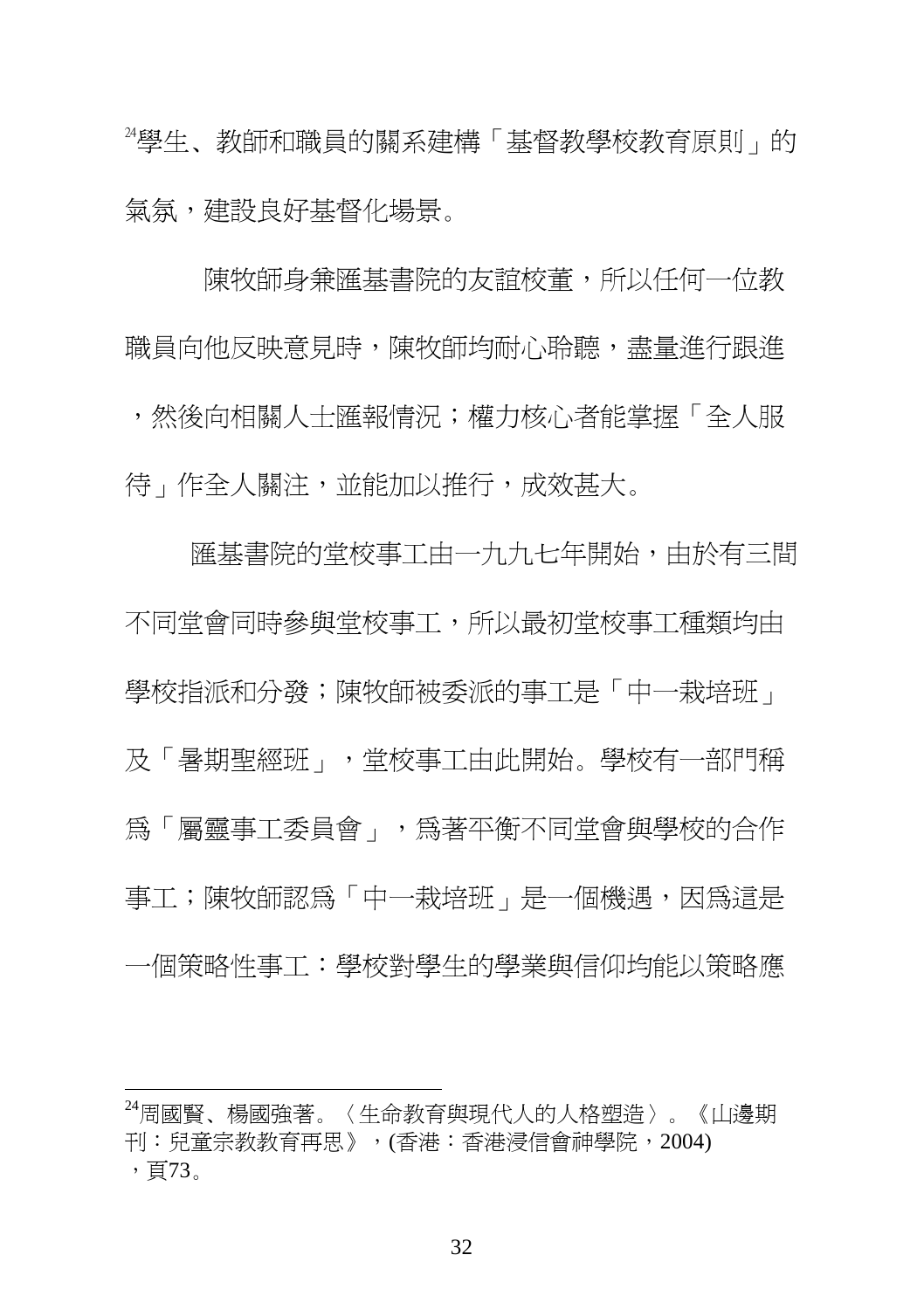對,對信仰與學業非以界線劃分,而是將其混合,不容分 離。

匯基書院沒有校牧,「屬靈事工委員會」的老師扮演 校牧角色,陳牧師在校擔任聖經教師和友誼校董的角色。 陳牧師的堂校合作事工,最初是指派和分發事工,及至現 在「商討事工」,是堂校合作的突破,對於個人在學校擔 任不同職務,可能帶來一些幫助;陳牧師亦與「屬靈事工 委員會」主席和委員就神學理解作討論和研究,加強彼此 了解;陳牧師在校擔任聖經教師和友誼校董,每年與「屬 靈事工委員會」進行三至四次會議,陳牧師決定全部會議 均由個人親自出席,減少溝通障礙的出現機會。陳牧師認 為商討堂校合作事工的出席,可減省討論不同意見的討論 時間,可避免製造溝通障礙,亦避免屬靈原則或屬世問題 的俑長討論;原來「全人服待」,就是建立學校與堂會合 作的互信關系,學校的每一件工作,原則上都要向家長、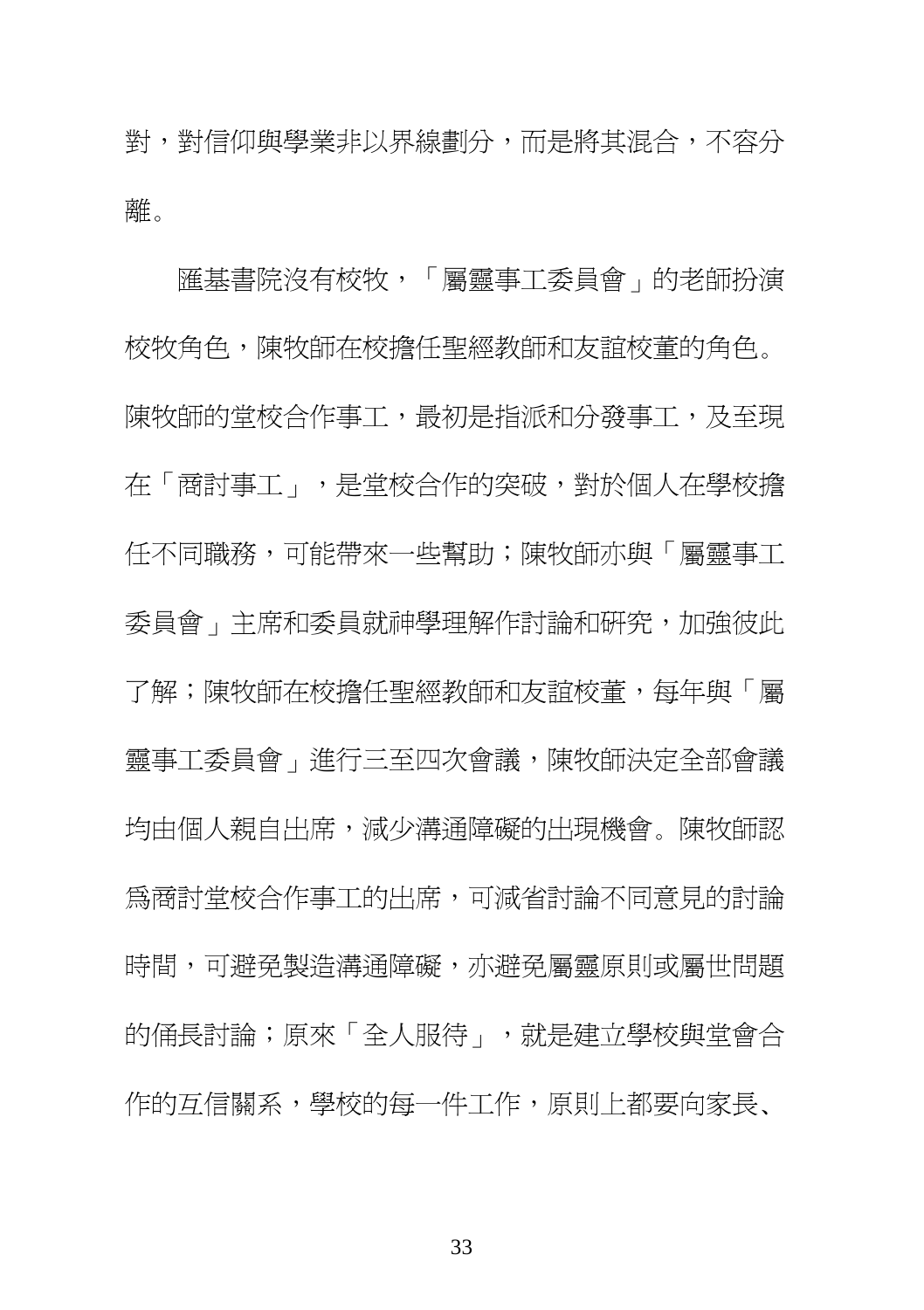教育局和公眾有交待,亦因著資助則例,學校需承擔不同 責任,為避免引發「公器私用」標籤;學校與堂會對不同 活動的商議和互信互諒的建立,有助應用「基督教學校教 育原則」,讓其能持久運作。

陳牧師認為校園是宣教區,著重了解和關愛。他認為 神愛校園,每個校園也存在其不同的獨特文化或次文化, **必須「度身訂造」福音策略;福音策略必須建立關係,多** 了解和聆聽,盡量減少「硬福音」:三福、四律或五色珠 等;陳牧師認為首要是了解和認識福音對負象— 未信者或初信者,未信者可讓其思考信仰,初信者則加以 鞏固信仰;陳牧師每年在中一學生入學前進行資料搜集, 尋找那些未信者,認識那些初信者,甚至對已信者進行「 信仰評估」,堅信者及穩定到教會聚會的,讓他在各自教 會接受栽培成長,但那信主而未有到教會者,陳牧師便進 行「跟進」;「基督教學校教育原則」就是為學生提供廣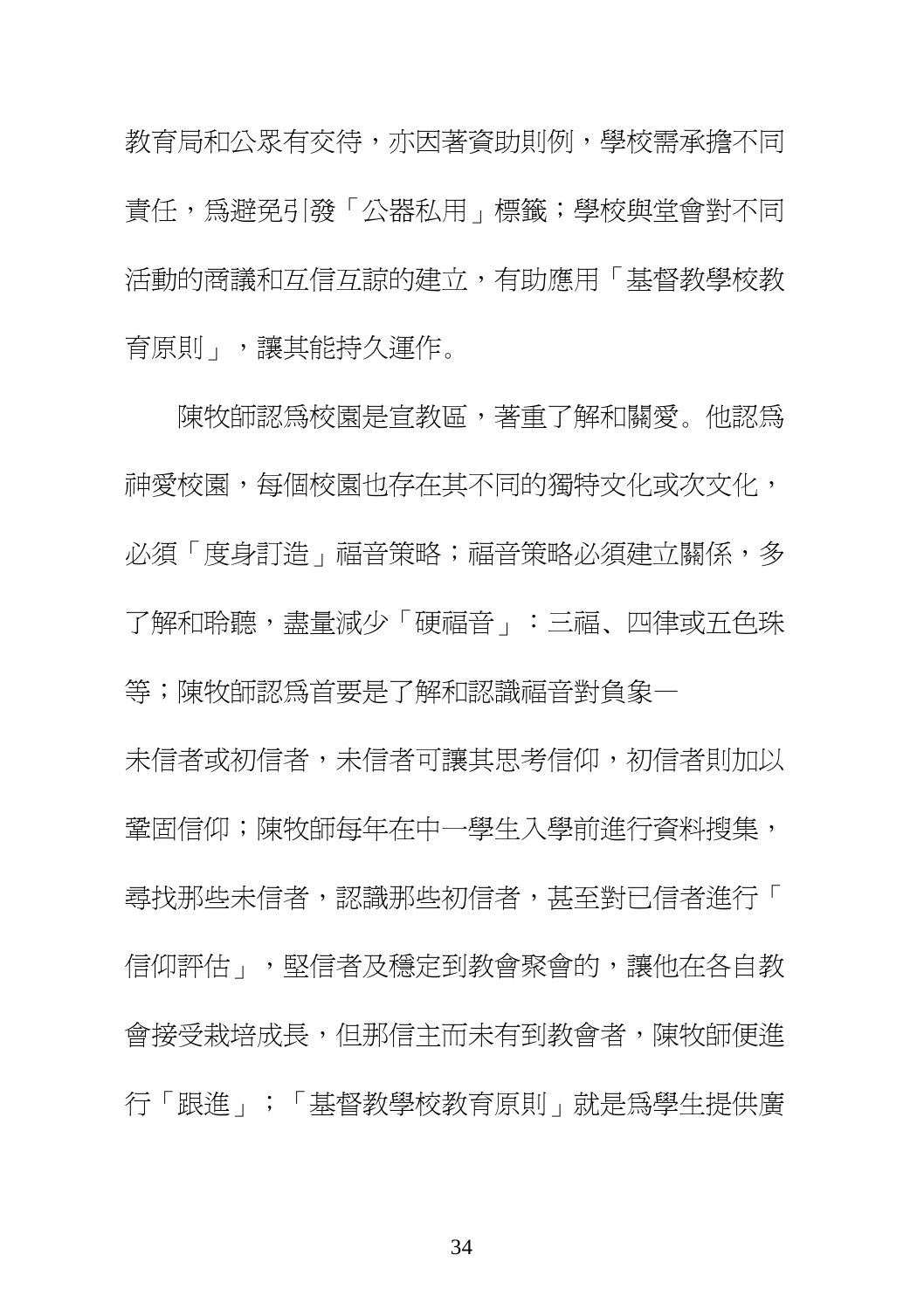闊的空間,接受校園內任何人士對學業與信仰尋覓和完善

,教師和褔音工作者只是多給機會,多加提點,讓各人自 由決定前進的路程。

陳牧師的堂校事工以「協助角色」進行,盡量配合學 校需要,亦以優次排序。陳牧師

的堂校事工類型有周會、團契、課堂教學或栽培班等,陳 牧師認爲這些事工工作要求必須達至「一百分」;最優先 的事工的工作要求必須達至「一百零一分」,這些事工就 是:中一午飯團、中一栽培班及中四至中六福音成長小組 ;中一午飯團就是中一學生可到牧師及同工辦公室共聚午 餐,同時可看電影或玩遊戲;著重關係建立,人數約二十 至三十人;中一栽培班是學生在校參加周會後信主便可以 參加中一栽培班,由於課堂時間舉行,時間及人數皆穩定 ,共有約八次課程跟進初信同學;中四至中六福音成長小 組是「信主」的最後防線,同學們步行到教會聚會,參與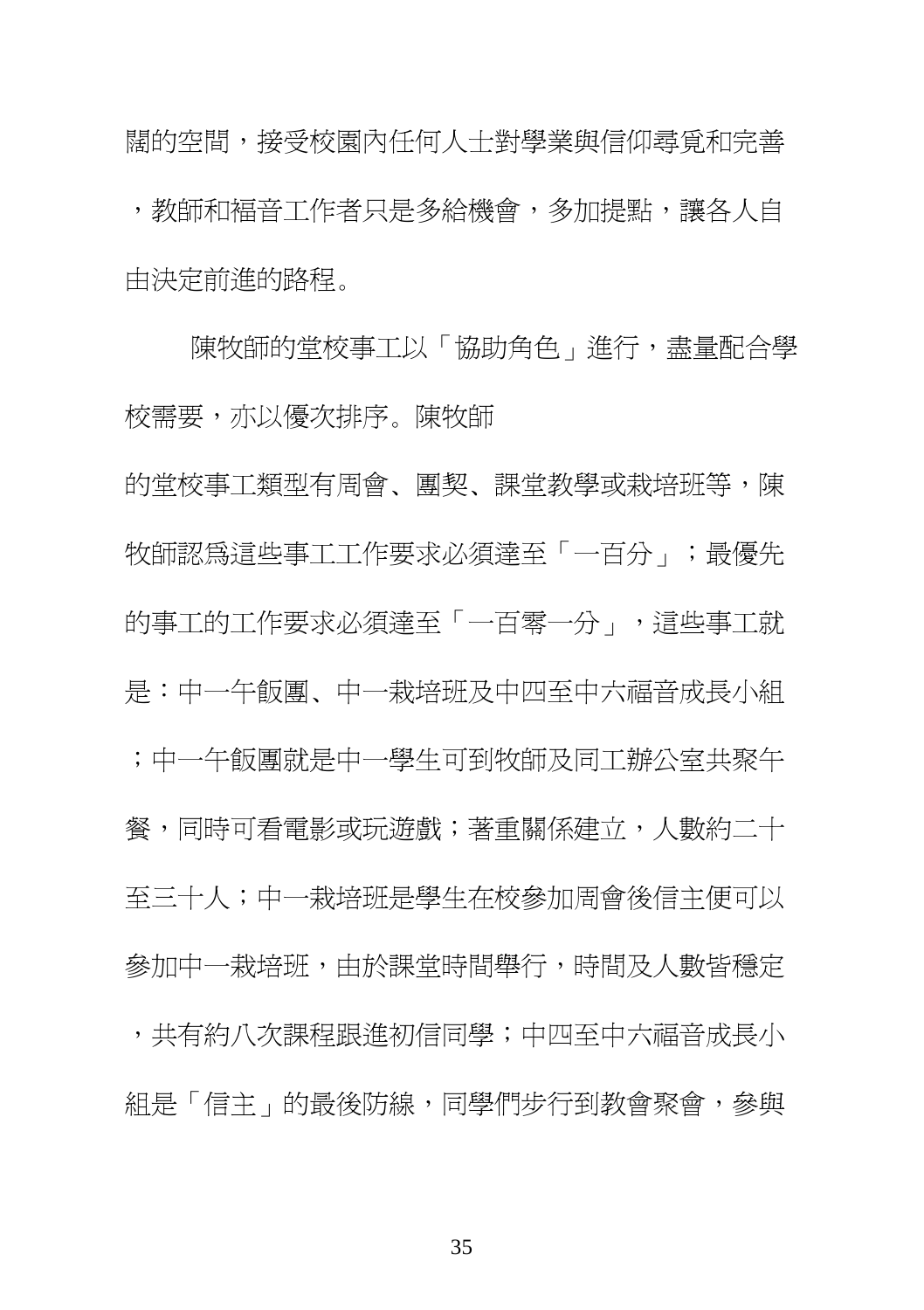以福音性材料滲透的成長小組課程,不強制,自由參與以 「需要基礎」為主的小組,約有六至七人參與;不單陳牧 師的表現優越,課堂內外老師教學表現亦顯出優越,所以 「基督教學校教育原則」就是在各方面都要有優越的表現 ,因為基督教教育是最優質的教育。

陳牧師認為校園福音的口裨非常重要。他認為自己及 同工的課堂教學及活動舉行,就是參與聚會者的「生招牌 」,可以吸引不同同學,若同學能被感動或解動,就對福 音有興趣,進深認識與尋求;「全人服待」就是堂校合作 的重點是將自己本份工作做到最好,讓學校教職員及學生 均能獲益處,能夠榮神益人。

陳牧師與學生關係是亦師亦友,以為師之心教導及關 **愛學生,亦以朋友角度與學生分享福音。陳牧師跟學生一** 起觀看非福音性電影,引發學生共鳴與思維,如人從哪裡 來?人最後結局怎樣?有否另一空間存在?人能否聽到宇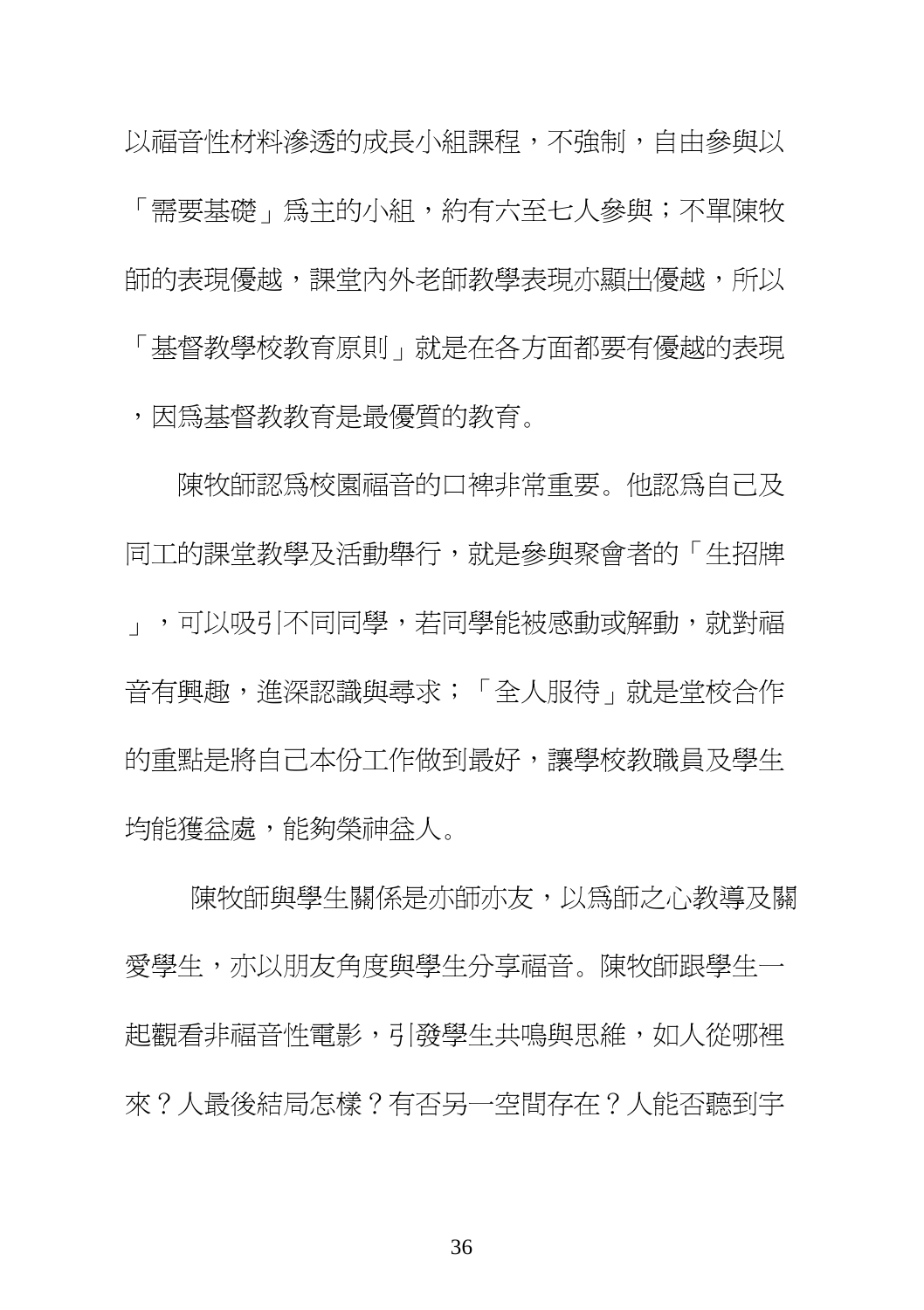宙的聲音?為何小朋友在荒島上自相殘殺?以上的問題引 發話題,亦同時探究不同程度的問題;教師亦如陳牧師一 樣,與學生亦師亦友,強調學習與信仰以發現式學習為主 線,減少硬性學習和佈道;「全人服待」以教育為本,就 是貼近時代的教育,以人為本,尊重意願和選擇的教育。 五、結語

在陳牧師的專訪中,訪問員得著真不少,「全人服待 」是以福音為本,又不失知識傳授的方向,實在困難;傳 福音的策略與學業如何牽引,互不排斥;要在知識傳授與 信仰工作上盡心工作及建立良好關係,形成無形的基督化 ,殊不簡單;要同時注重校園佈道的方向及學生各方面成 長,存在難度;陳牧師以校友、教師、校董及駐校牧者身 份與學生相處之道成為「全人服待」的方向,就是尊重、 肯定和信任。陳牧師尊重學生每一位學生對學業與信仰的 反應,當他與學生接觸時,從不對學生以威迫的方法達到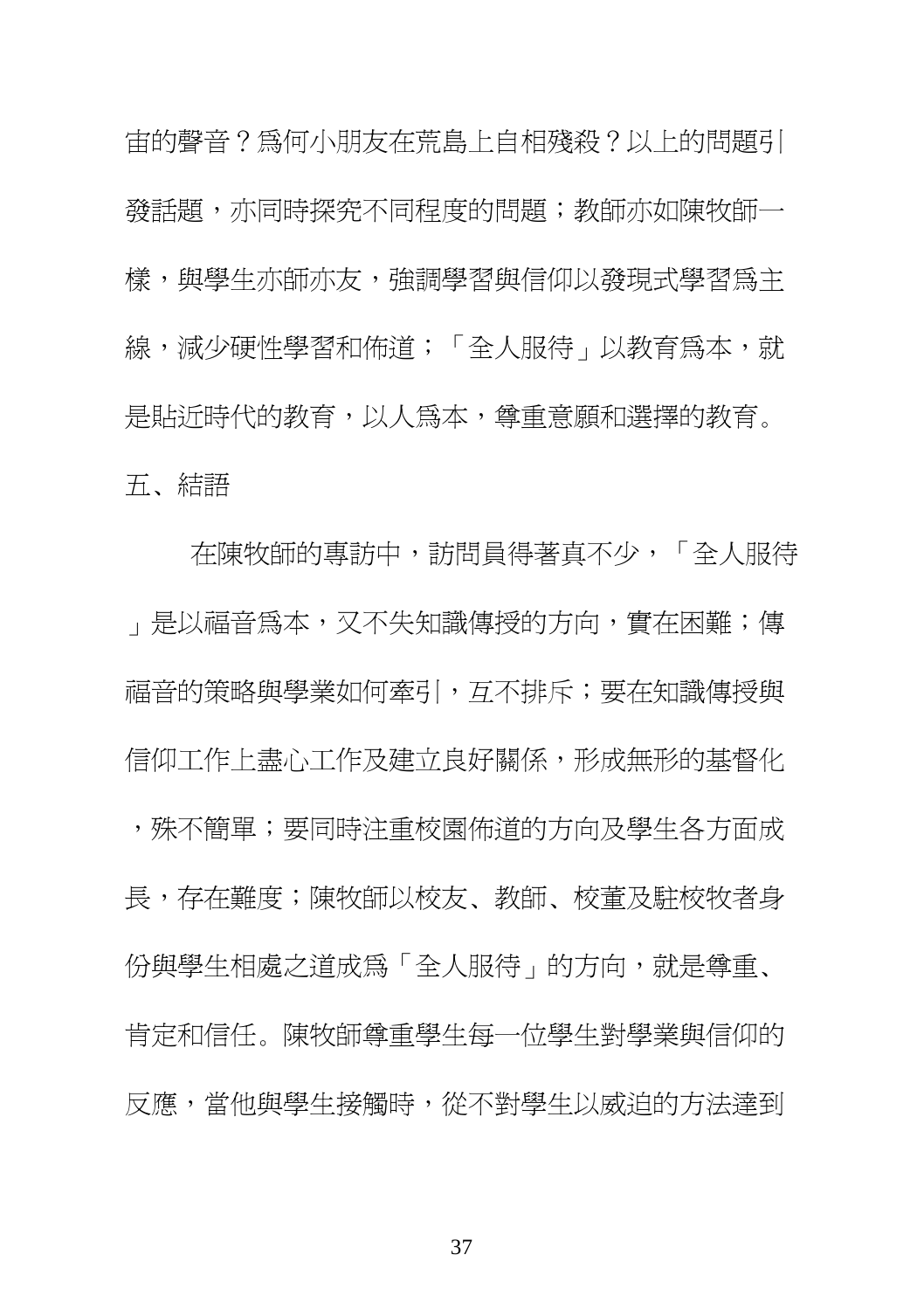學習與佈道的果效;他希望學生會重彼此關係,自己是聖 經科老師,他尊重學生不同意見,亦不會利用分數作為打 壓學生的工具;在每一個福音性的聚會或教學中,首先將 舉辦的活動做到最好,用心教學,然後讓學生對生命和信 仰的反思,尊重學生的意願,讓存著愛種子埋下學生心底 ,讓其自然開花結果,尊重生命。陳牧師對學生的肯定, 肯定他們的不同能力;在他舉辦的不同活動中,陳牧師按 著學生能力分派不同工作,如帶領遊戲或靈修等,陳牧師 希望同學成為領袖,正是「人人皆領袖,個個可作工」的 道理,打破智能主導的局面,進入「生命教育」的層面, 啟發學生運用多元智能;他相信生命影響生命,就是肯定 學生是福音使者,並不單靠教師、牧師和同工,學生也是 同工的一員;亦應用於學習和學業上。「全人服待」就是 營造生命反思的場景,持之以恆,讓學生在校時,永遠有 機會了解信仰和學習。其實陳牧師對學生的三種態度,正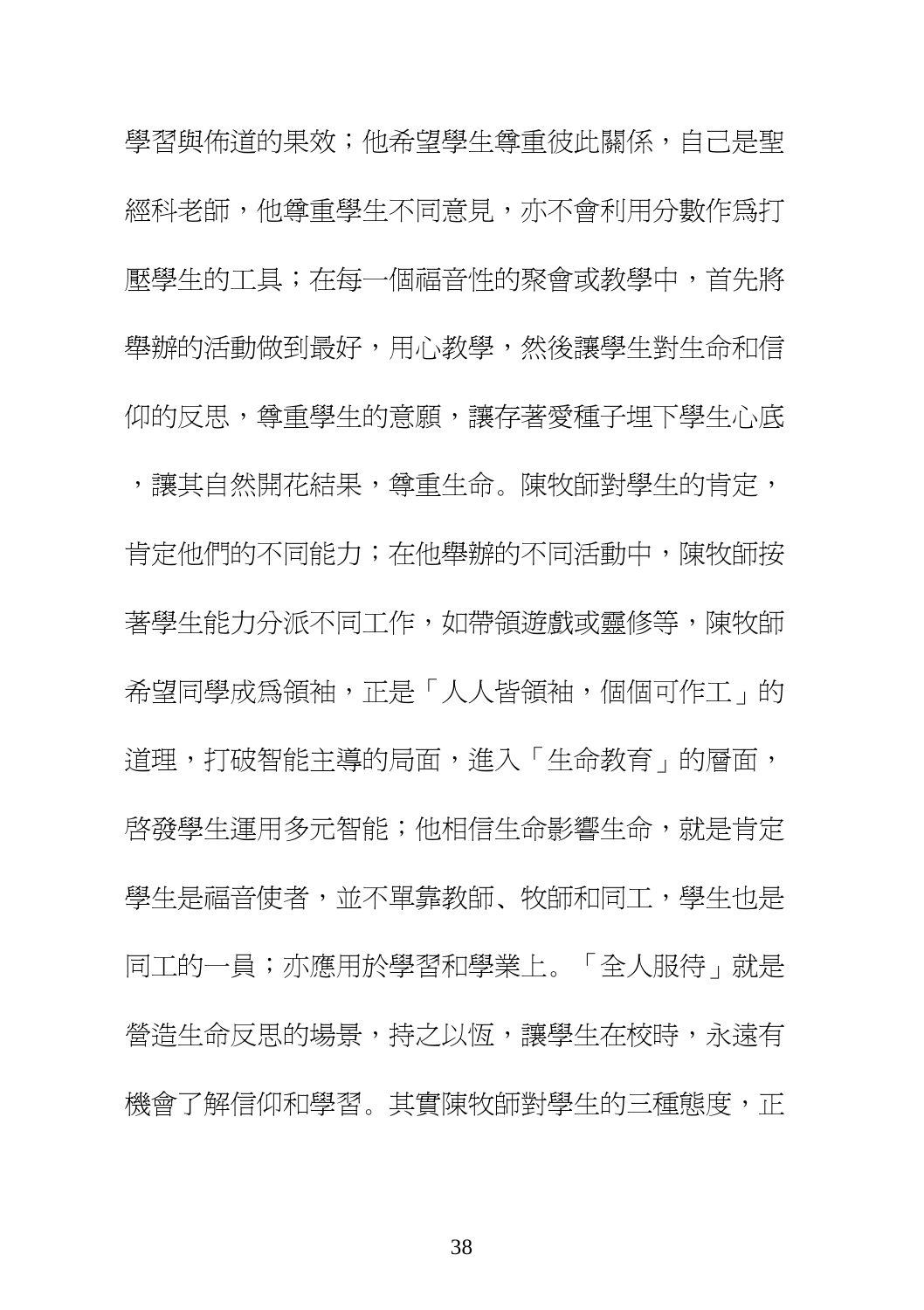正反映在是次訪問中;陳牧師尊重訪問者,比預定時間提 早到達集合地點,更花費了三小時接受訪問,可見對訪問 的尊重;他對訪問員的肯定和信任,由他說話時數間佔總 時數 90

%,以及他毫無避嫌地侃侃而談可見;陳牧師是生命影響 **生命的老師、牧者和同伴,陳牧師贏得學生的尊重、肯定** 和信任,「基督教學校教育原則」就是如此。

當「屬靈事工委員會」不讚成的方案,陳牧師決不實行; 陳牧師強調堂校事工是「協助角色」,重要是被協助者得 益為首要。陳牧師堂會合作事工的深層意義是要讓福音得 以傳揚,回想耶穌基督降生成人,飽受人間苦難,幾經憂 患,最後死於十架上,成就救恩;耶穌基督付上無比代價 ,就是讓人得著福音;以廣闊胸襟,毫不計較,讓福音得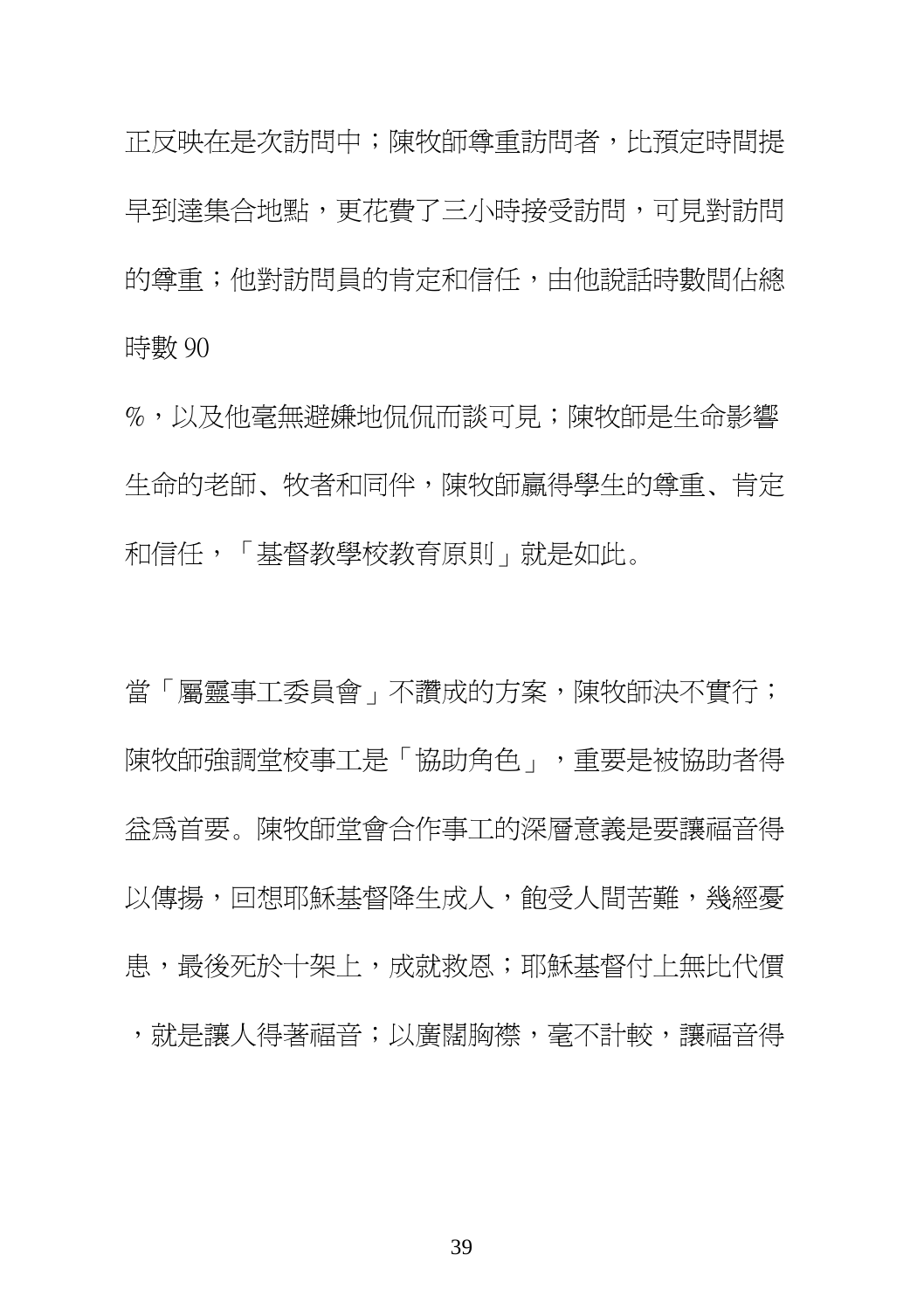以傳揚;「全人服待」就是為合作提供成長的高度和闊度  $\circ$ 

「教與學」中傳統學習是以教師為中心,著重教師敘述 與講授,而發現教學以學生為中心,著重學生自我探究精 神;基督教學校的「全人服待」,就是引起學生注意,自 行探究,加以發現,細心思考及付諸實踐行;基督教「全 人服待」的目的,是讓基督改造我們的品格— 也就是基督化品格,是指習慣、知識、態度、選擇,以及 基督為中心的行為,以致整個生命在基督管理之下。 <sup>25</sup>「全人服待」是勇於創新為「勇」;不斷更新和改進為「

智」;盡責盡力為「仁」;讓學校場景內外人士能不斷求 變,不斷檢討,締造美好的生命成果。

## 完

#### 11285 字

 $\overline{\phantom{a}}$ 

<sup>&</sup>lt;sup>25</sup>高炘著。《基督教教育理論》。(台北:中華福音神學院出版社,19  $77)$ ,百167。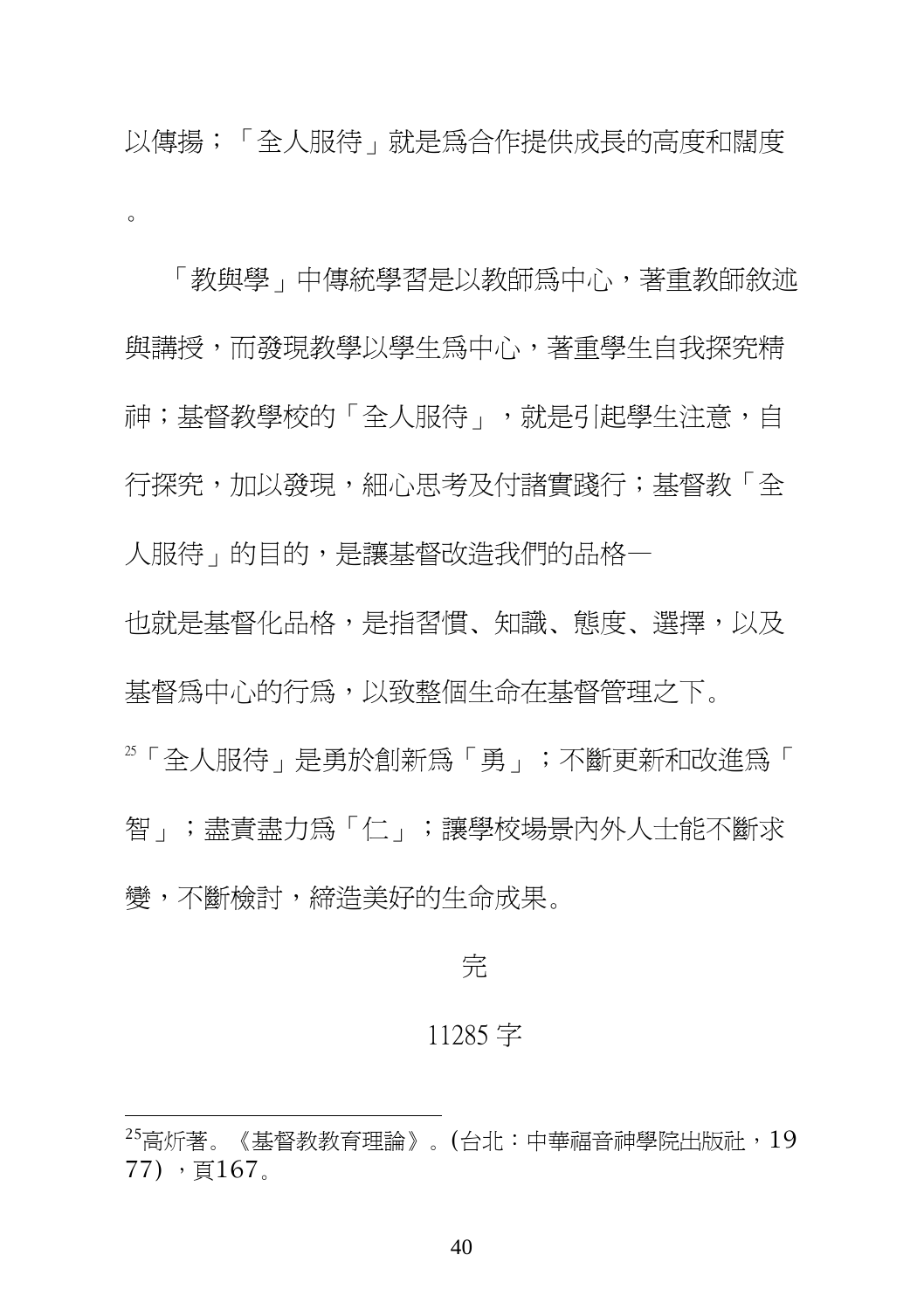#### 參考書目

李保羅著。《衛斯理神學》。香港:衛道神學研究院,201 3年。

〈路加福音〉。《聖經》香港:聖經公會,1961年。

吳思源著《漫畫衛斯理—

衛斯理約翰一生傳奇》。香港:香港基督教循道衛理 聯合教會文字事工委員會,2003年。

約翰衛斯理著。胡簪云譯。《衛斯理講道集》。香港:基 督教文藝出版社,1965年。

衛斯理著。許碧端譯。《衛斯理約翰日記》。香港:基督 教文藝出版社,1956年。

杜羅伯著。蔡捷安譯。《吞噬黑暗的烈焰 ( 下 ) —

成聖使徒衛斯理》。台北:財團法人基督教橄欖文化 事業基金會,1993年。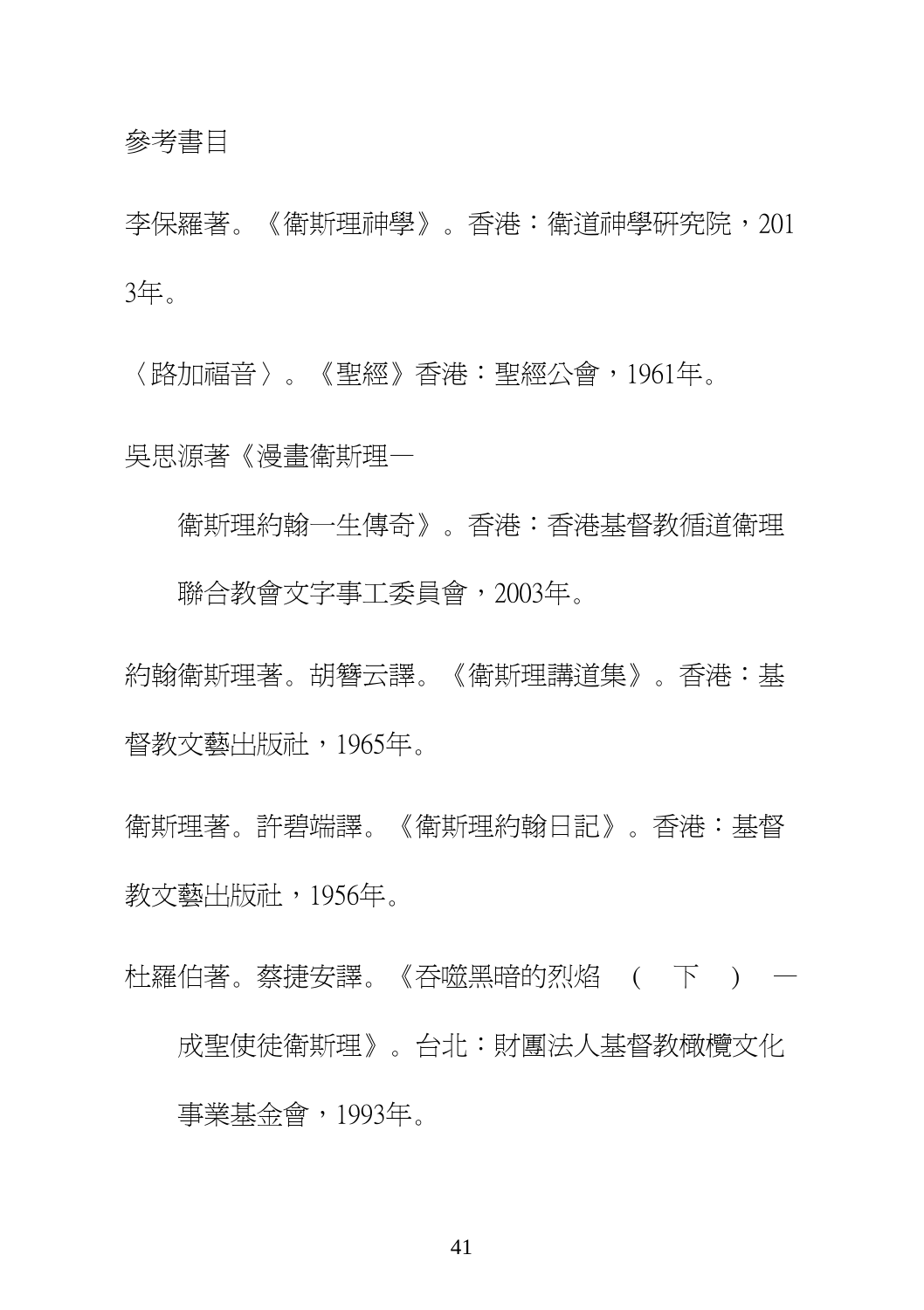施耐達著。文國偉譯。《奮進的衛斯理與教會更新之模式

》。香港:香港基督教循道衛理聯合教會文字事工委 員會,1984年。

韓喬治著。楊東川譯。《擴展能力—

衛斯理精神的教會增長》。台北:中華基督教衛理公 會,1987年。

史提夫哈似伯著。陳康勝等譯。《約翰衛斯理的今日信息

》。馬來西亞:馬來西亞基督教循理公會砂拉越華人

年議會文字事業部,2001年。

林崇智著。《愛與恩典—

循道衛理宗的故事與信息》。香港:香港基督教循道

衛理聯合教會文字事工委員會,2004年。

歐德來著。文國偉等譯。《衛斯理教你怎樣成聖—

衛斯理精神的神學》。香港:世界循道衛理宗華人教 會聯合出版委員會,2003年。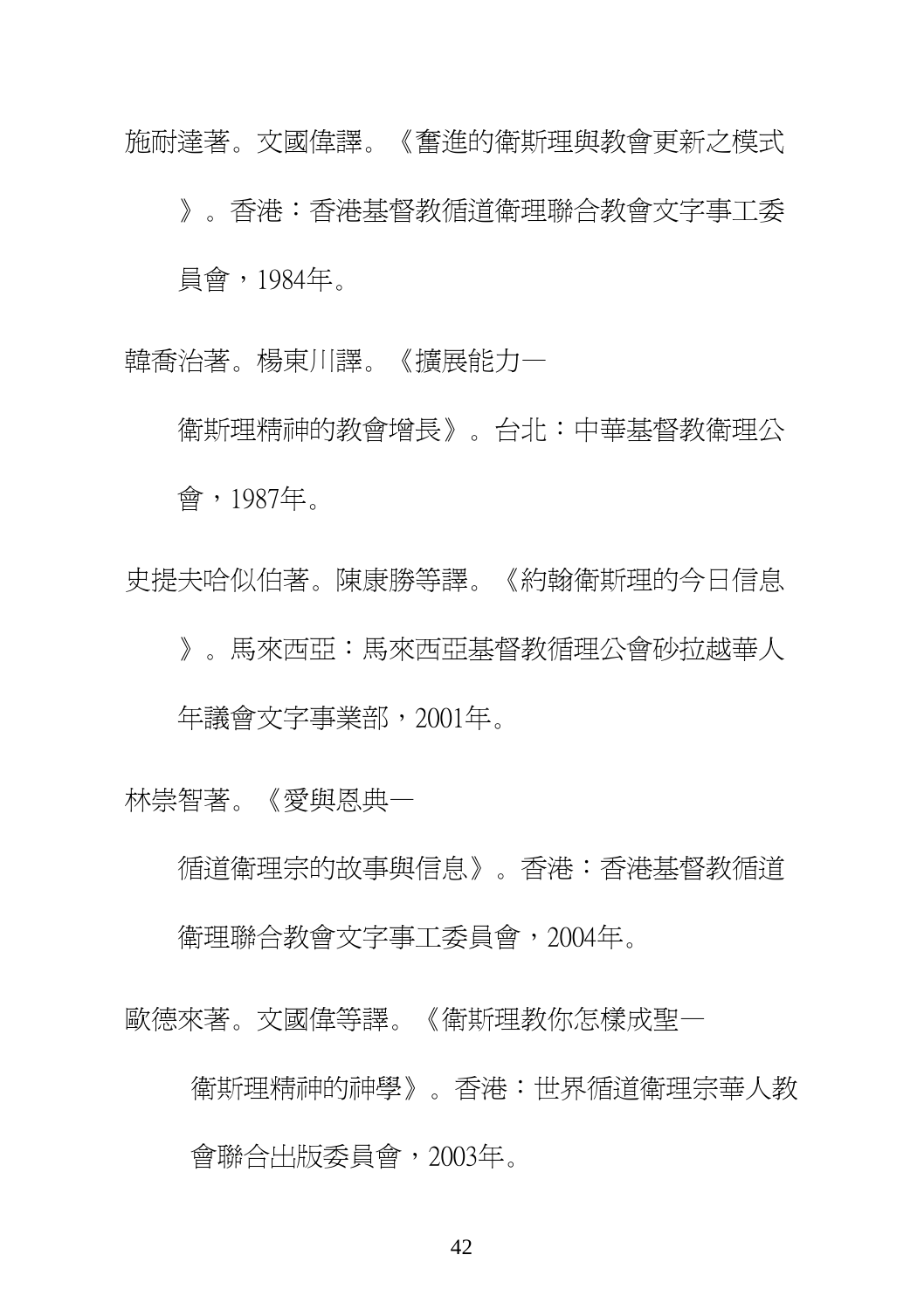巴克萊。陸石中譯。《路加福音注譯》。香港:基督教文 藝出版社,1985年。

丁道爾。潘秋松譯。《路加福音》。台北:校園書房出版 社,1974年。

威爾克著。李靜芝譯。《路加福音》。台北:校園書房出 版社,1979年。

〈香港循理會的社會服務理念與政策〉。《香港循理會》

。<http://www.fmchk.org/SocialServices.php>

(2018年3月25日讀取)

〈社會服務使命宣言〉。《香港基督教循道衛理聯合教會

》。<http://www.methodist.org.hk/h/social/mantra/>

(2018年3月25日讀取)

楊鍾祿。〈約翰衛斯理對教會與社會的貢獻〉。《十八世 紀約翰衛斯理》。<http://vicchew.tripod.com/johnw.htm>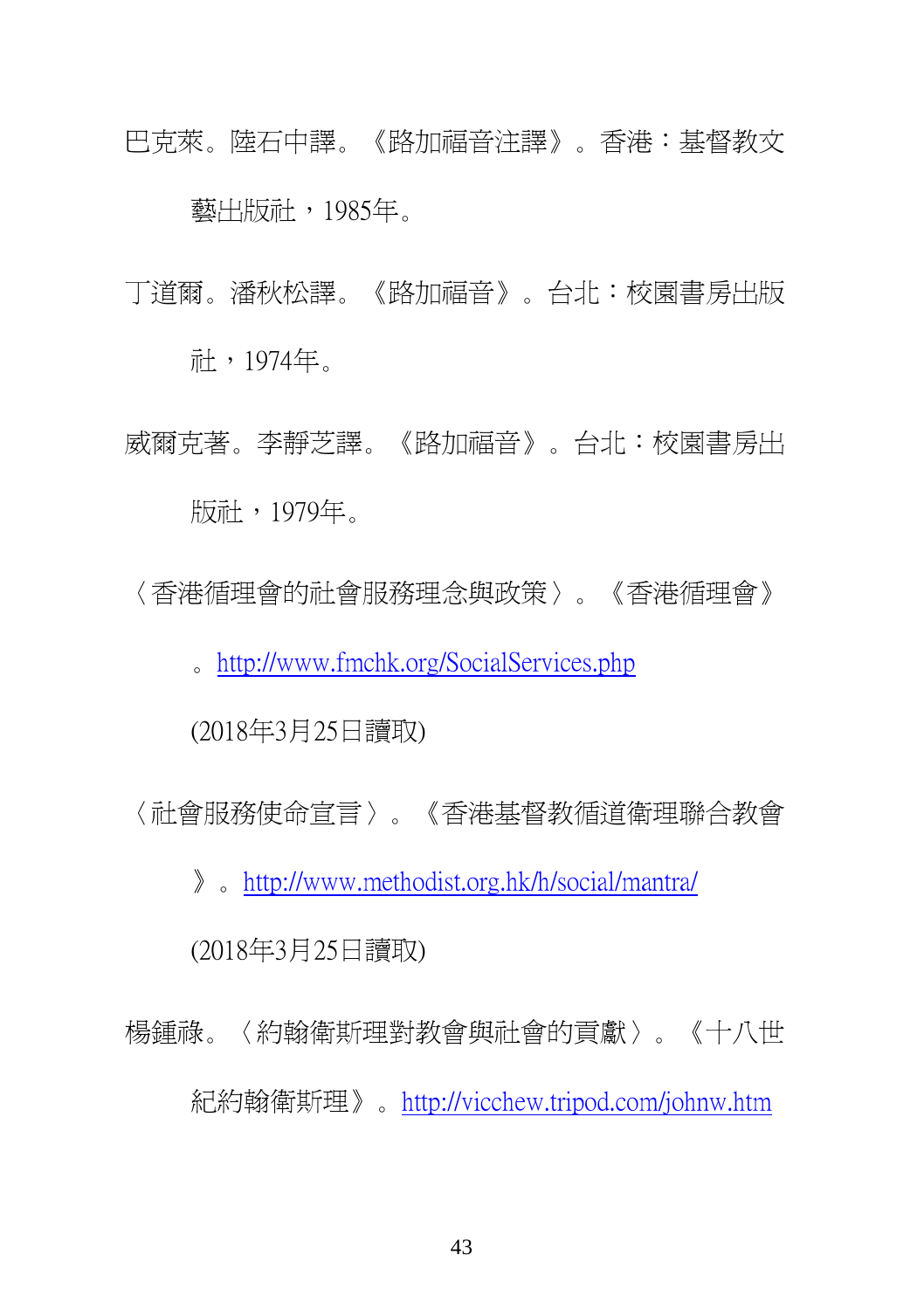(2018年3月25日讀取)

衛理公會高雄榮光堂。〈驚人的成就,是一些人從很卑微 開始的〉《約翰衛斯理的一生剪影》。[http://forum.1c](http://forum.1ch.hk/gogo/redirect.php?tid=1986&goto=lastpost) [h.hk/gogo/redirect.php?tid=1986&goto=lastpost](http://forum.1ch.hk/gogo/redirect.php?tid=1986&goto=lastpost) (2018年3月25日讀取)

衛理公會高雄榮光堂。〈特立獨行約翰衛斯理〉《約翰衛 斯理的一生剪影》。http://forum.1ch.hk/gogo/redirect.ph p?tid=1986&goto=lastpost (2018年3月25日讀取)

衛理公會高雄榮光堂。〈約翰衛斯理〉《約翰衛斯理的一

生剪影》。http://forum.1ch.hk/gogo/redirect.php?tid=198

6&goto=lastpost (2018年3月25日讀取)

〈衛斯理約翰家世與教育分類〉。《人物誌與教會史》。[h](http://tw.myblog.yahoo.com/jw!FpJ9aeWeG0YZdTWF.KhP/article?mid=30297) [ttp://tw.myblog.yahoo.com/jw!FpJ9aeWeG0YZdTWF.KhP](http://tw.myblog.yahoo.com/jw!FpJ9aeWeG0YZdTWF.KhP/article?mid=30297) [/article?mid=30297](http://tw.myblog.yahoo.com/jw!FpJ9aeWeG0YZdTWF.KhP/article?mid=30297) (2018年3月25日讀取)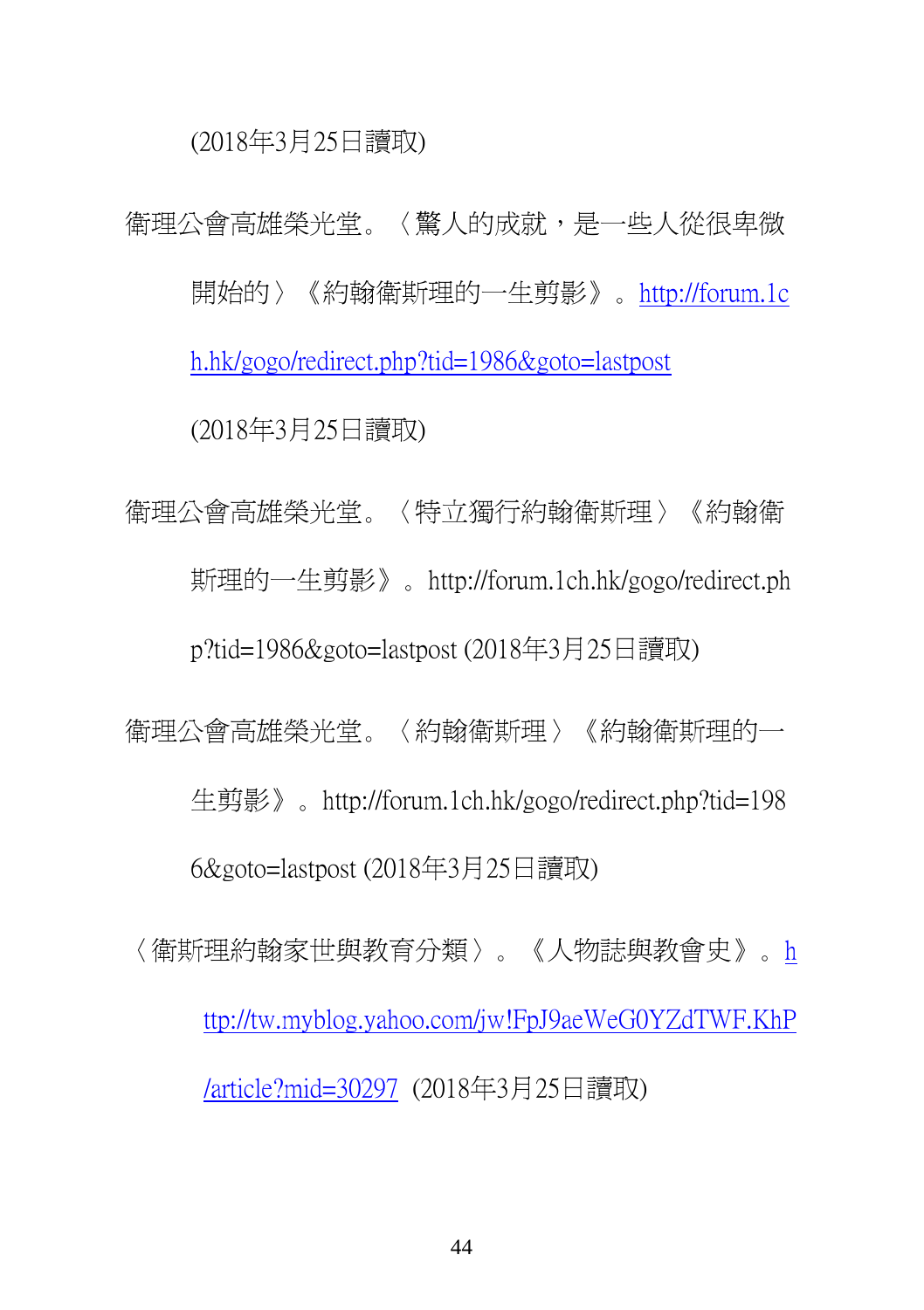《匯基書院》。http://www.chsc.hk/ssp2013/sch\_detail1.php?lan g\_id=2&sch\_id=130 (2018年3月25日讀取)

蔡蔭強著。《健康教會全模式暨校內堂會攻略》。香港: 天道書樓有限公司,2006。

高炘著。《基督教教育理論》。台北:中華福音神學院出 版社,1977。

彭孝廉、鄭坤英著。《全人教育:基督教學校的理論與實 踐》。香港:宣道出版社,1982。142彭孝廉著。《教育使 命:基督教學校的理論與實踐》。香港:興學證基協會,1 992。

蕭克諧著。《基督教宗教教育手冊》。香港:道聲出版社  $, 2002$ .

周國賢、楊國強著。〈生命教育與現代人的人格塑造〉。

《山邊期刊:兒童宗教教育再思》,